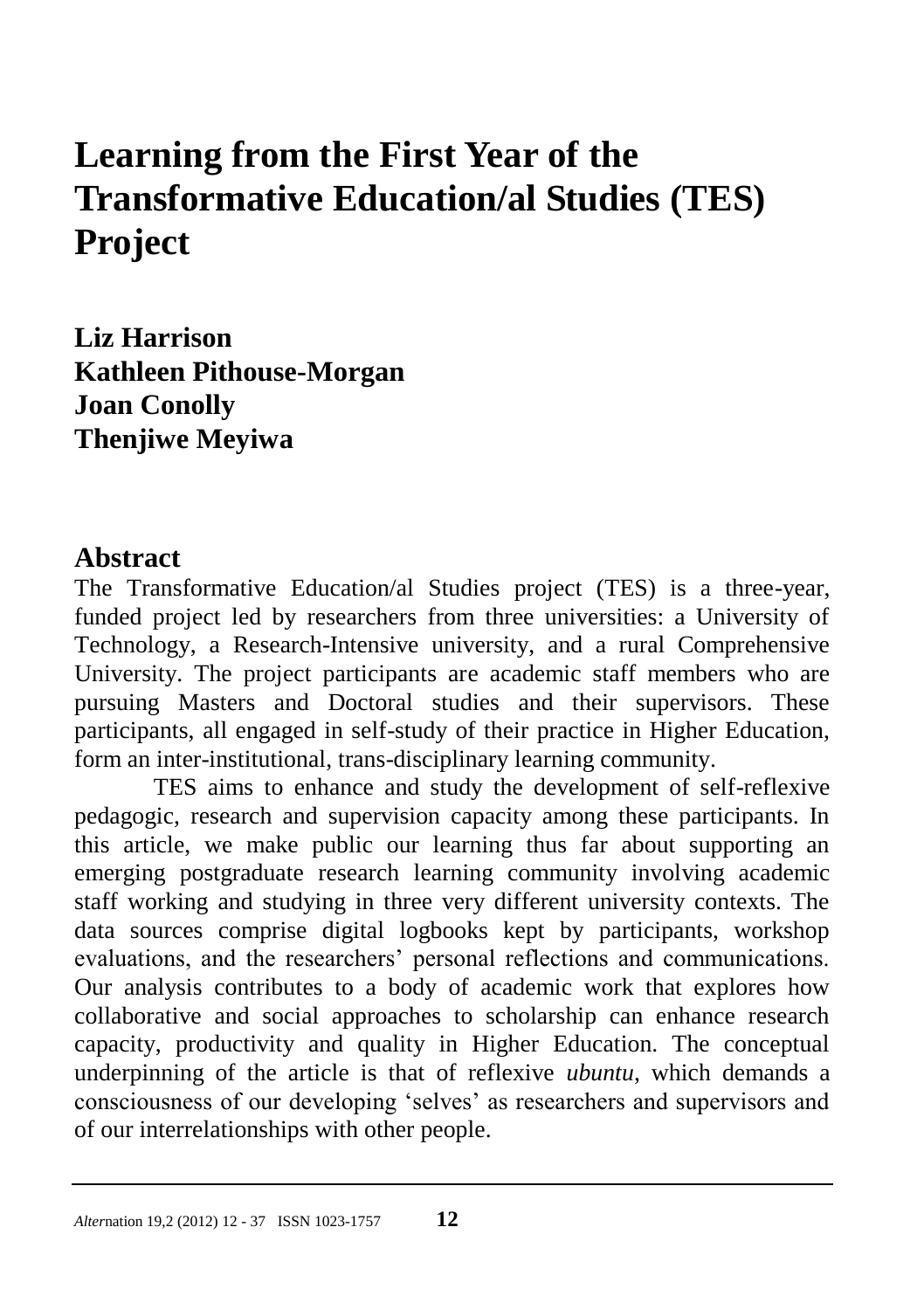**Keywords**: postgraduate research, self-study of educational practice, collaborative scholarship, learning communities, postgraduate teaching and learning, reflexive *ubuntu*, trust, care

## **Introduction**

The work discussed here is of a project that, perhaps idealistically, set out to enhance and study the development of self-reflexive pedagogic, research and supervision capacity among academic staff at three very different South African universities. Drawing from Badley (2009:107), who explains academic writing "as a process of reflecting upon our experience and on the experience of others in an attempt to make useful suggestions for change and growth as part of a conversation in progress', this article examines our lived experience as project-leaders, researchers and supervisors. We offer some 'lessons' that will guide our future work on the project and that might also assist others who are interested in supporting postgraduate research using novel and contextually-appropriate methodologies.

To begin, we give a brief overview of the project. We then lay a conceptual and thematic foundation for reflecting on our own experience of the project by "explicitly [acknowledging] the contributions of others to [our] thinking" (Nash 2004:66), and identifying two key "scholarly conversations" we wish to contribute to (Clandinin & Connelly 2000:136). Next, we explain how we have studied the project so far. This leads us to two important lessons learned and our concluding thoughts on how the project will continue to grow and on broader implications for postgraduate research education.

# **An Overview of the Transformative Education/al Studies (TES) Project**

## *The Project Contexts and Participants*

The Transformative Education/al Studies project (TES) is a three-year (2011- 2013), South African National Research Foundation (SA-NRF)-funded project led by researchers from three diverse university contexts: a University of Technology, a Research-Intensive University, and a rural Comprehensive university. Between 2002 and 2005, the South African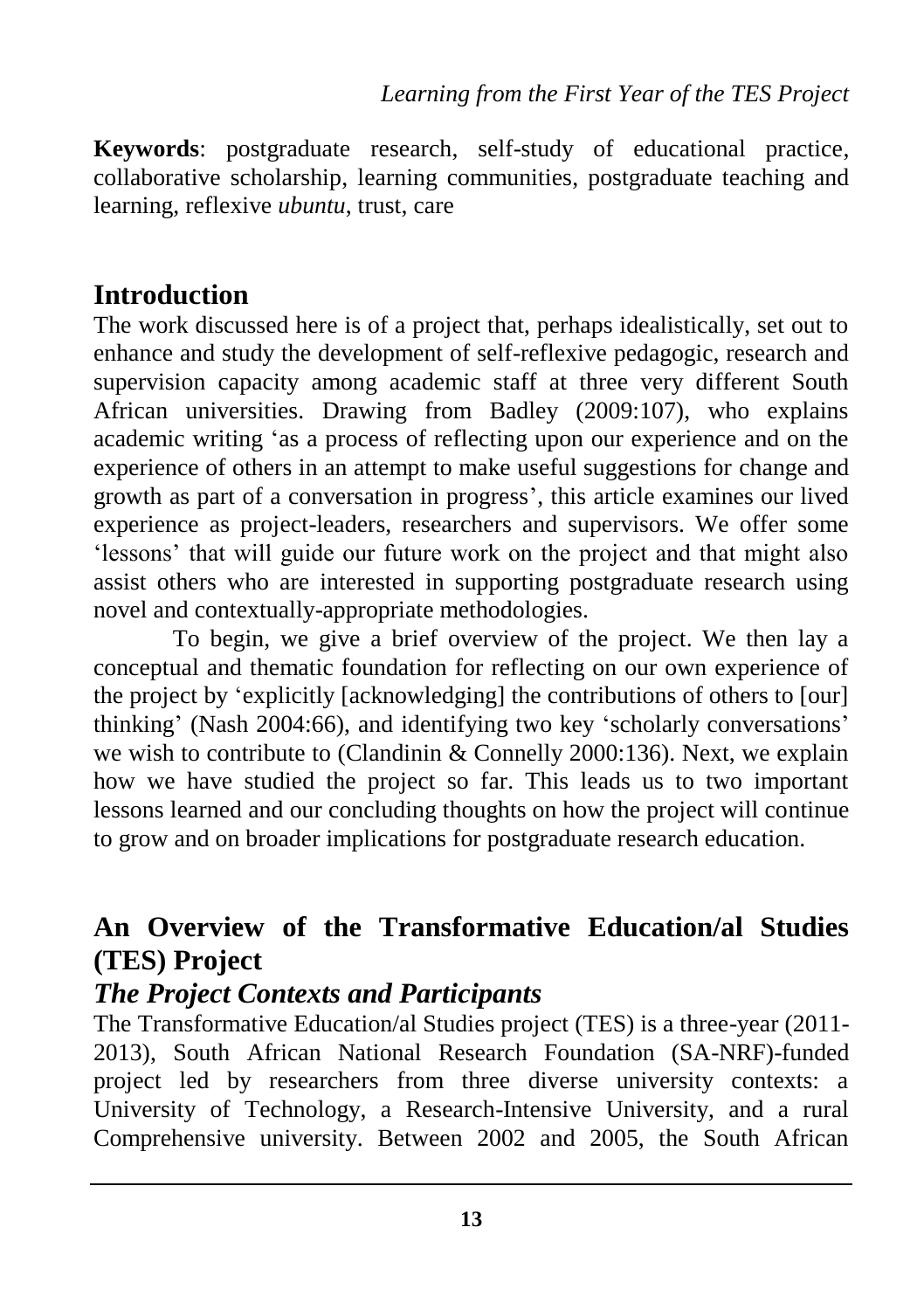#### *Liz Harrison et al.*

Higher Education sector underwent processes of extensive integration, which were referred to as 'the merger'. These processes were meant to bring about a more equitable post-apartheid education dispensation to contribute towards meeting the requirements of a fast-developing new democratic nation. Over a period of four years, 46 universities and former technikons were merged in various ways to produce 23 universities in three categories: researchintensive universities, universities of technology and comprehensive universities (which offer both academic and technological qualifications). One of the consequences of 'the merger' is that the University of Technology and Research-Intensive University each have a number of campuses spread across two cities that are about 45 minutes' drive apart, while the Comprehensive University (which is situated in a more rural area about a day"s drive from the other two universities) has four campuses that are between two-three hours' drive apart.

In 2011, the first year of the TES project, the participants were 22 staff-students (university educators who are pursuing Masters and Doctoral studies) – ranging in age from mid-20s to late  $40s$  – and their 12 supervisors – ranging in age from early 30s to late 50s. Thus far, the participants (including staff-students and supervisors) have comprised approximately 80% women and 20% men. More staff-students and supervisors have asked to join TES in 2012, which demonstrates growing interest in this kind of scholarly collaboration and also perhaps reflects our institutions' focus on increasing the numbers of academic staff qualified with doctorates and master"s degrees. The Academy of Science of South Africa"s (ASSAf) PhD study (2010) indicates that only about a third of all permanent academic staff members at South African universities holds a doctoral qualification. This is disaggregated into 40% of academic staff at research-intensive universities, 27% at comprehensive universities and 12% at universities of technology. It is therefore a national imperative to increase the numbers of academic staff holding advanced degrees (and to reduce the age of the professoriate) that drives much research activity in our three institutions – all seeking to establish a particular identity. The University of Technology, for example, is trying to establish itself in terms of high-level vocational skills, yet with a research agenda that critically engages with epistemologies of technology (Winberg 2005). The Comprehensive University seeks to strengthen its position with a renewed focus on research, whereas the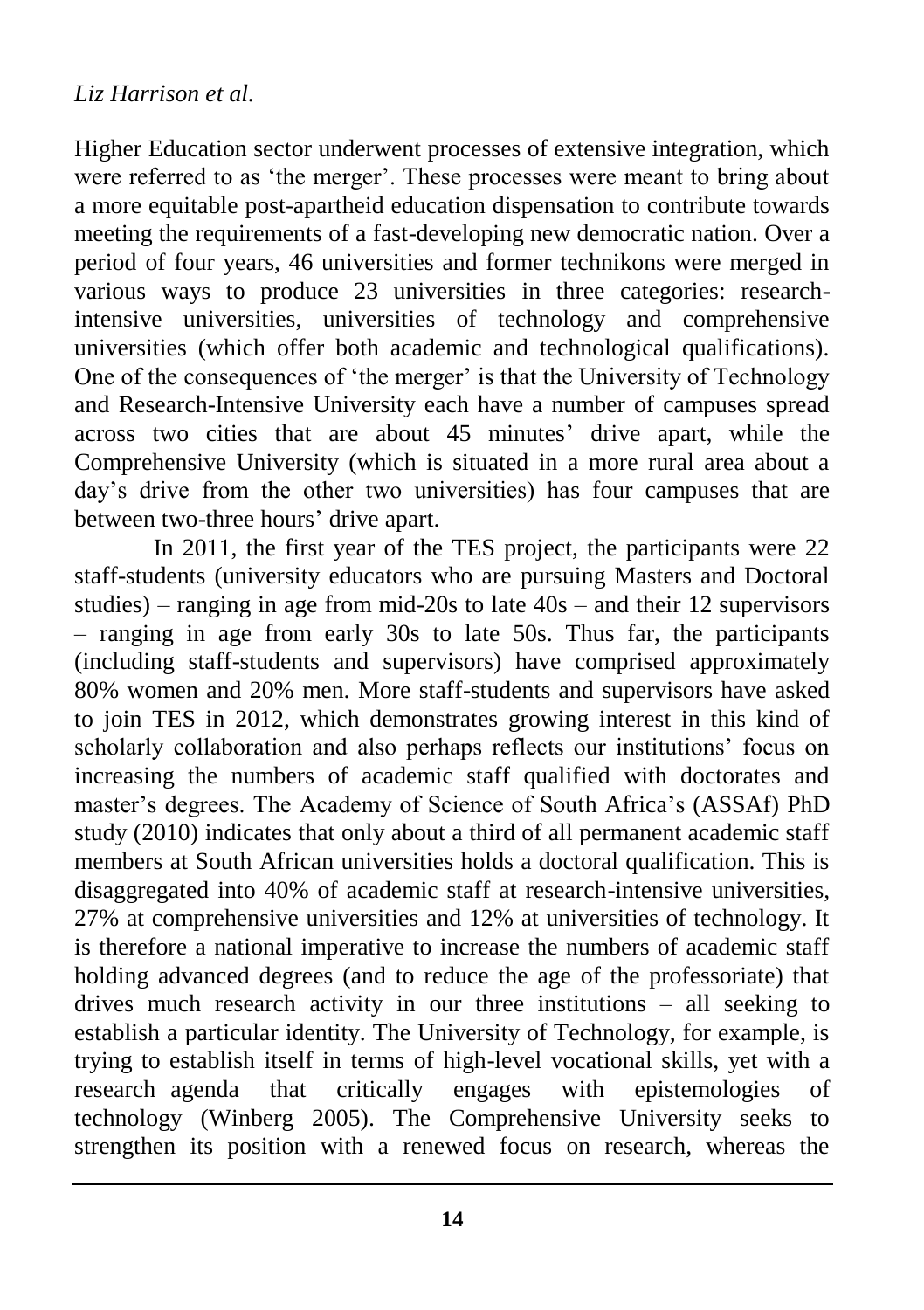Research-Intensive University is seeking to improve its world rankings for research.

# *Purpose of the Project*

The staff-student and supervisor participants in TES, all engaged in selfstudy of their practice in Higher Education, form an inter-institutional, transdisciplinary learning community. A wide range of academic and professional disciplines is represented, for example, Communication, Drama, Jewellery Design, Journalism, Photography, Academic Development, Accounting Education and Maths Education. TES aims to enhance and study the development of self-reflexive pedagogic, research and supervision capacity among participants. To that end, we are working to develop a community of collaborative scholarship, which is underpinned by the methodology of selfstudy of our practice in Higher Education (as discussed later on in this article). Within that community, we, Liz, Kathleen, Joan and Thenjiwe, play multiple roles as project-leaders, researchers and supervisors. We are an inter-institutional, trans-disciplinary project team, with diverse academic backgrounds inclusive of Academic Development, Teacher Development, Orality-Literacy Studies, Indigenous Knowledge Systems, and Gender Studies.

# *Project Activities to Date*

In 2011, the TES staff-students and supervisors came together for two interinstitutional workshops (three - five days each) led by international experts in self-study of educational practice, Professor Claudia Mitchell (see Mitchell *et al.* 2005) and Professor Jack Whitehead (see Whitehead & McNiff 2006). These workshops were also attended by academic staff and students who are not "official" TES project participants, but who are interested in learning more about self-study of practice in Higher Education. We also had a dedicated 'supervisors' day' at each of these workshops. We are facilitating on-going research support meetings at our individual institutions and we have two online TES classrooms, a dedicated TES list serve and are participating in related international list serves. Over the next two years,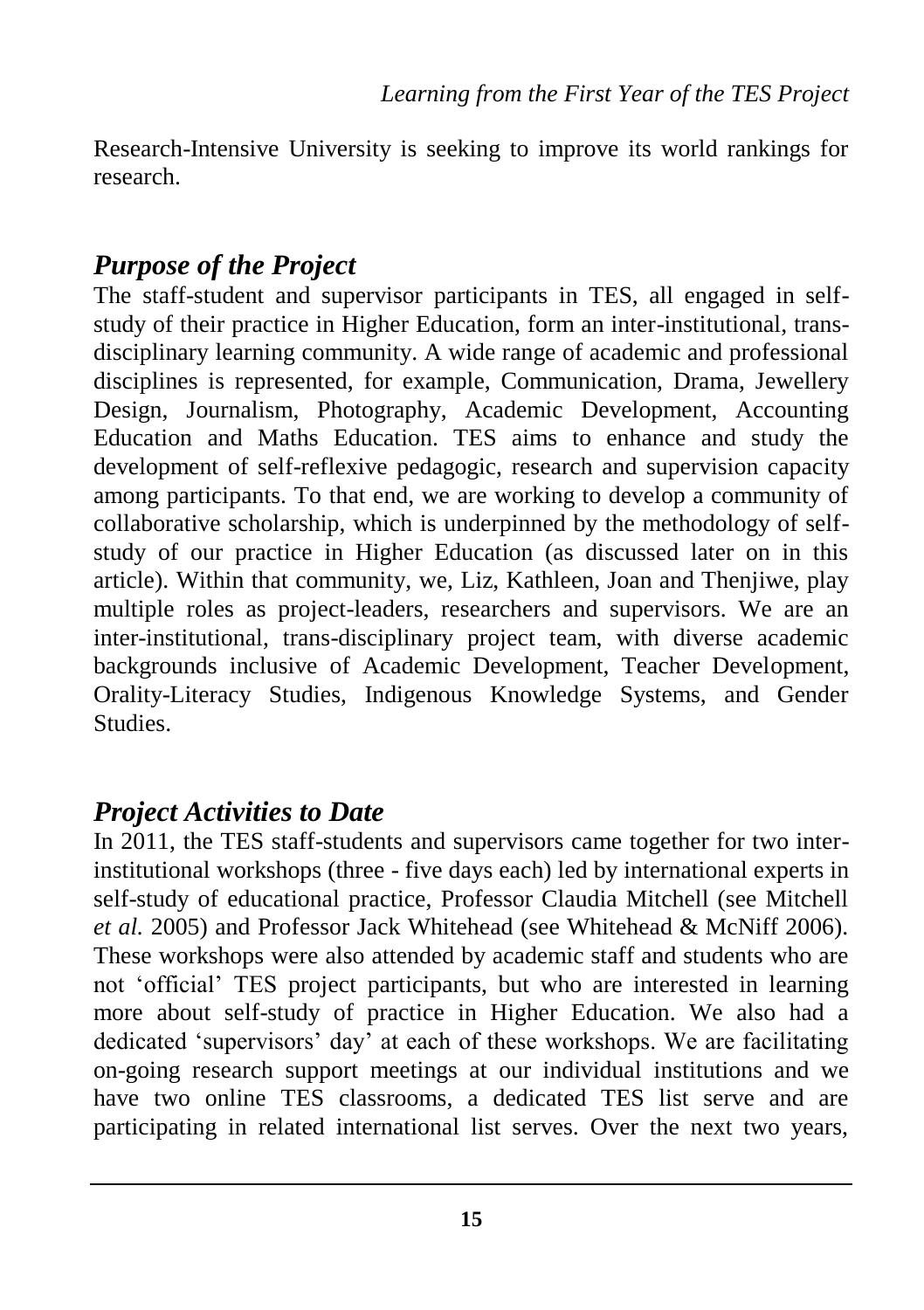there are plans for further workshops as well as a public conference, public website and edited book.

# *Reflexive Ubuntu as a Conceptual Stance for the TES Project*

Our diverse understandings of and aspirations for the TES project come together in a shared conceptual stance that we refer to as reflexive *ubuntu*. Reflexivity, first posited by Gouldner (1971), entails analytic attention to the researcher's role, and the inclusion of the researcher as a researchable topic. In taking a reflexive approach, we are making a theoretical and, we would argue, ethical commitment to "thinking about [our] own thought" (Grumet 1989:15) and "[recognising] and [taking] responsibility for [our] positions within [our] research' (Pensoneau-Conway & Toyosaki 2011:389), which is akin to what Alasuutari *et al.* (2008) and Litosseli (2008) maintain is a form of consciously exploring the way people talk about their lives. Reay (1996:59-60) describes reflexivity as a continual consideration of the ways in which the researcher's social identity and values affect the data gathered and the picture of the social world produced. Concurring with Reay, Mauthner and Doucet (1998:121) note that reflexivity entails

> reflecting upon and understanding our own personal, political and intellectual autobiographies as researchers and making explicit where we are located in relation to our research respondents.

Thus, taking a reflexive stance demands that we pay close and mindful attention not only to our "selves" as researchers and supervisors, but also to our interrelationships with the other people who participate in any way in our research and education endeavours (Pensoneau-Conway & Toyosaki 2011).

We make theoretical links between reflexivity and anti-colonial, feminist, and critical pedagogy perspectives (see, for example, Freire 1970; Lather 1991; Smith 1999) that call into question the silencing and 'othering' of research subjects or learners in research and educational processes and aim to elide power/status differentials in valuing the experience and knowledge of the participants/learners and researchers/teachers. Significantly, in TES the research projects are about self-learning and this requires what Feldman *et al.* (2004: 974) identify as one of the most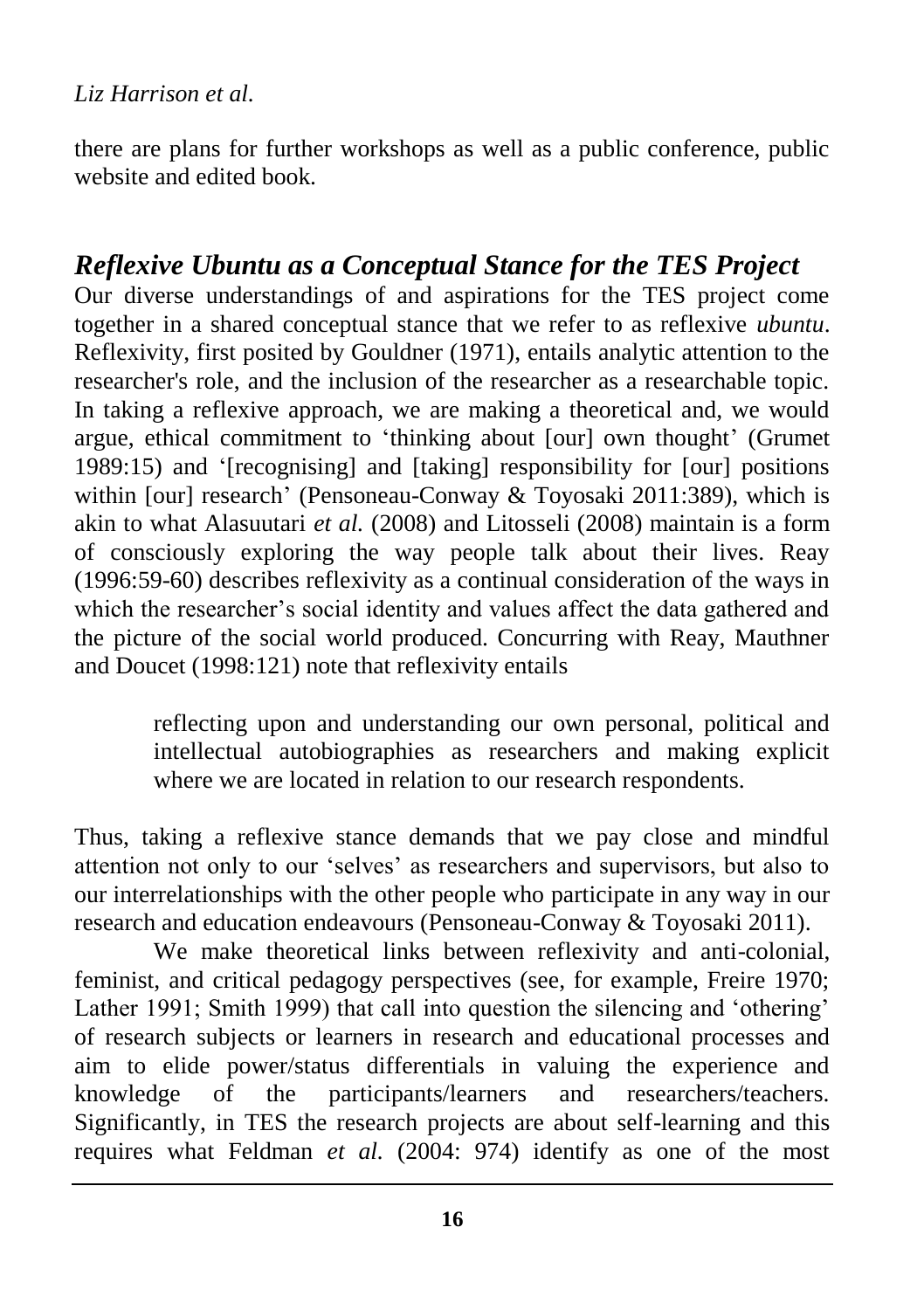important methodological features of self-study approaches to educational research, which is "to be self-critical of one"s role as both practitioner and researcher". Moreover, given that the idea of the practitioner-researcher as research subject is often not readily accepted in institutional structures, TES has served as a forum through which staff-students can challenge any possible silencing of themselves as "research subjects". This is evidenced in a statement made by one of the inter-institutional workshop participants, Nalini Chitanand, when she says that the project "has been invaluable in framing my own ideas in terms of transformative education practices and my own practice as an Academic Development Practitioner". Thus, we would support the view advanced by Prell (1989:248) that reflexivity is an essential precipitator and outcome of emancipatory research and education.

Because we understand reflexivity as demanding a consciousness of our developing "selves" as researchers and supervisors, and of our interrelationships with other people, we see significant interconnections between the concept of reflexivity and the southern African concepts of *ubuntu* (in the Nguni languages) and botho (in the Sotho and Tswana languages) that recognise "self" as ongoing, and relational processes of becoming (Mkhize 2004). Sithole"s (2010) outlook on *ubuntu* and social cohesion best explain this interconnection. She states that the practice of human rights and human responsibility is necessary in learning contexts that may have elements or people that have been damaged by social ills (Sithole 2010). Some stories of the staff-students and supervisors that participate in the TES project bear/bare wounds – their own or their students" – that are indicative of pervasive social ills in South Africa, such as HIV & AIDS, poverty and violence. Reflecting on the value of participating in the project, Bwalya Lungu, a staff-student, reveals that she has been "made to understand how valuable it is to share our stories about our lives and practices; they shape the type of teachers and learners we are'. This statement highlights one of the significant elements of reflexive *ubuntu*, which is awareness and acknowledgement of other people"s life courses. Hence, we also find Eden Charles"s (2007) work on *ubuntu* and transformation useful in understanding the value of locating oneself in the experiences of others as a form of demonstrating an ethics of care and trust. Covey (2006:33) identifies five levels or waves of trust: "self trust, relationship trust, organizational trust, market trust, societal trust'. We believe that the two lessons from our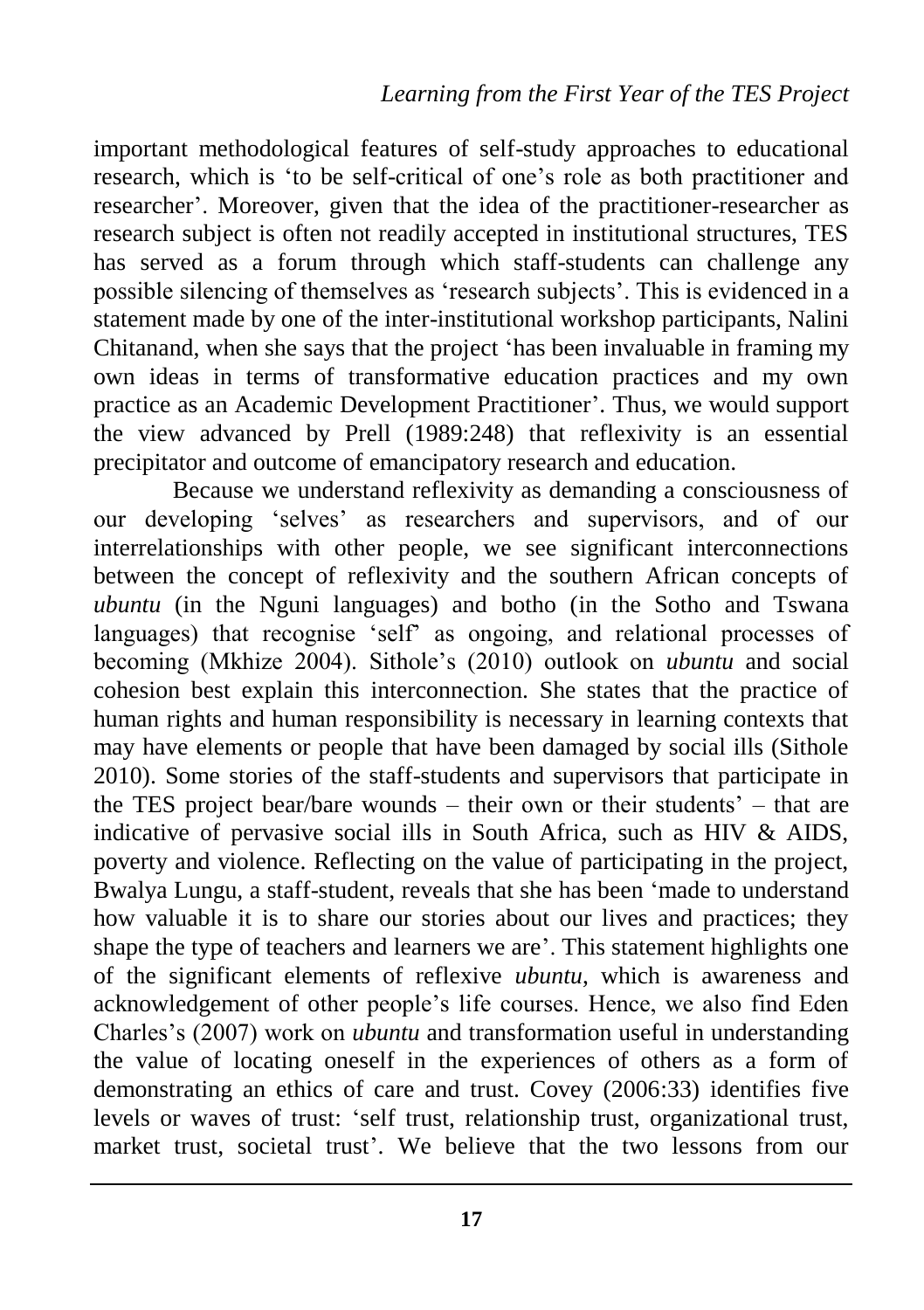practice distilled in this article indicate all five levels: Lesson One promotes relationship, organisational and "market" (in the sense of academia) trust. Lesson Two speaks to learning self-trust and relationship trust.

Rossman and Rallis (1998:248) would define the reflexive *ubuntu* conceptual stance we have outlined above as a demonstration of "interplay of sensitivity and a simultaneous awareness of "self" and "others"', which are central tenets in auto-ethnographic approaches to self-study research (Ellis 2004). For us, taking this kind of theoretical stance has contributed to an awareness of having to recognise shared human attributes of the supervisors and staff-students who participate in the TES project.

# **Scholarly Conversations that Situate the TES Project**  *Self-study of Educational Practice*

Self-study of educational practice has its roots in teacher educators and teachers seeking to enhance their self-understanding and their pedagogy, as well as to contribute to public scholarly and professional conversations (see, among others, Mitchell *et al.* 2005; Samaras 2010). More and more, selfstudy of practice is taking place within a trans-disciplinary community of scholar-practitioners across the human and social sciences (see Pithouse *et al.* 2009b). Through studying their own selves and practice, these scholarpractitioners seek to "illuminate significant social questions and make a qualitative difference to shared human experience" (Pithouse *et al.* 2009a:2). Thus, the overarching self-study research question for TES participants, which, when applied idiosyncratically, yields a broad spectrum of insights and outcomes, is: 'How do I transform my educational practice as ....?' (also see Whitehead 2000). This research question can be applied to the individual participant's direct educational context, with a range of responses and insights and also across the TES learning community's diverse educational contexts, thus becoming "How do we transform our educational and research practice as a learning community?"

The TES project aims to build on and expand the body of self-study research to date. It also draws on work done in other key areas of research that focus on the transformative potential of educators" scholarly inquiry into their own pedagogic practices, identities, and contexts. These include teacher research (see Loughran *et al.* 2002), practitioner inquiry (see Cochran-Smith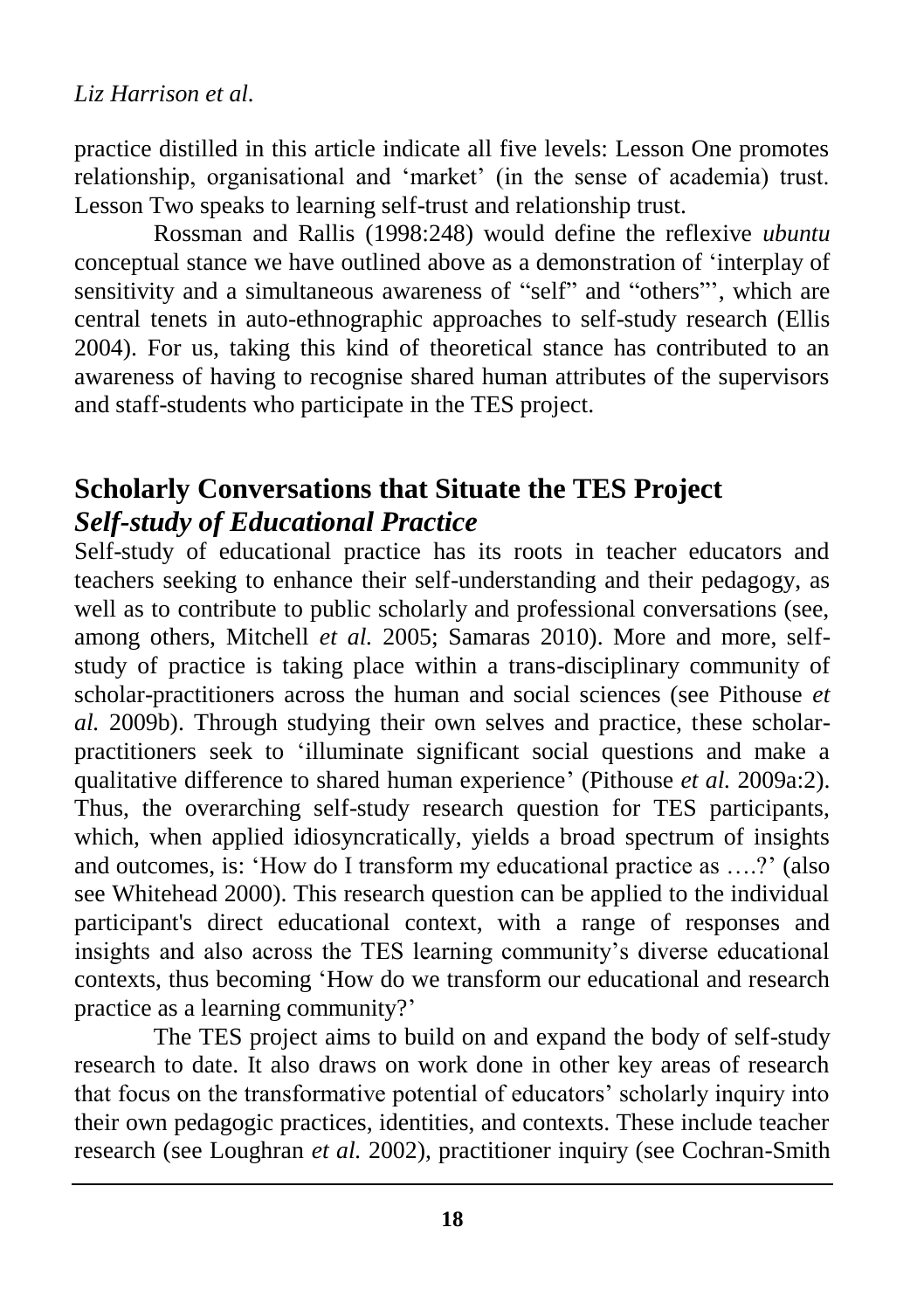& Lytle 2004), action research (see Whitehead & McNiff 2006), critical pedagogy (see Giroux 1988), reflective practice (see Schön 1983) and reflective nostalgia (see Moletsane 2011). These approaches are consistent with recommendations made by the Higher Education Quality Committee of South Africa (HEQC) for enhancing the quality of teaching and learning in Higher Education institutions by promoting and supporting educators' reflective self-evaluation (HEQC 2004) and by recognising and valuing the scholarship of teaching and learning (Boyer 1990; Scott *et al.* 2007). These approaches are also congruent with what Backhouse (2011) has identified as an emerging approach to doctoral education in South Africa, which she terms 'on-going personal development discourse' (33-35) and describes as 'an engagement with knowledge generation in the interests of on-going professional and personal development' (37). Backhouse argues that this approach, which "acknowledges that people begin doctoral studies with different knowledge and abilities and emphasises that they will become scholars through the process' (36) is particularly appropriate in the South African context where students often begin their postgraduate studies "at varying ages and career stages' (36). This is certainly the case with our TES staff-students.

## *Postgraduate Research Learning Communities*

We share a belief that, to be effective supervisors of postgraduate research, we need to be lifelong learners – as such, modelling the behaviour we expect of our learner researchers. This is particularly significant when working within the relatively new methodological genre of self-study, as we comprise very experienced supervisors, particularly in the areas of the oral tradition of indigenous knowledge and feminist research (Conolly and Meyiwa), who are relatively new to self-study research, and also those who have recently completed PhDs using self-study methodologies (Pithouse-Morgan and Harrison), but are fairly new to supervising. Thus, we are all both novice and expert in some sense and the TES learning community has brought us together to learn from and with each other and our staff-students.

Higher Education literature reveals that postgraduate research and postgraduate research support are indeed important areas for educational research and development in South Africa and beyond. For example, the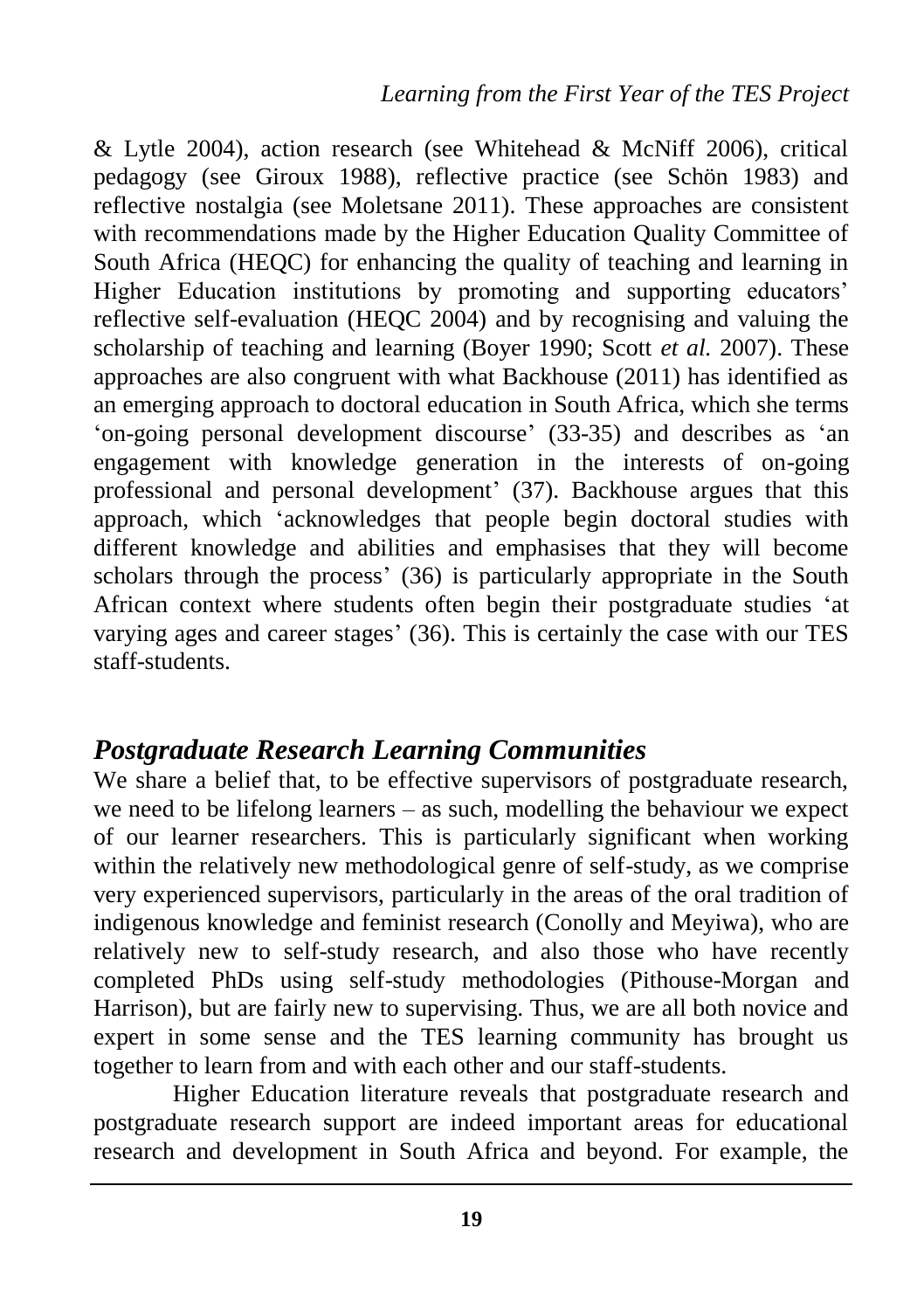#### *Liz Harrison et al.*

ASSAf (2010) report on doctoral education in South African Higher Education institutions highlights the twin challenges of insufficient numbers of qualified and experienced supervisors and of novice supervisors not receiving sufficient or effective assistance to develop their supervisory capacity. The report also emphasises a growing awareness that the "traditional apprenticeship model" of one-to-one supervision might not be the most effective way in which to support postgraduate research (64). This echoes a range of international literature that shows how collaborative and social approaches to postgraduate research supervision and research support can enhance research capacity, productivity and quality in Higher Education institutions (see, among others, Grevholm *et al.* 2005; Parker 2009; Wisker *et al.* 2003).

Interestingly, recent South African research (ASSAf 2010; Herman 2011) also suggests that part-time doctoral students who work full-time are more likely to succeed academically when their research is related directly to their own lives and work, as is the case with our staff-students who are undertaking self-study research. Indeed, Backhouse"s work uncovered the differing expectations of doctoral students depending on field and culture and argued that success was related to ensuring that the doctoral study was supported by more 'intersecting contexts' than purely those provided by the university and the department (Backhouse 2009). Such a consideration of intersecting contexts is a large part of the TES research agenda, as is the development of an African researcher identity out of the process of postgraduate study (Harrison 2010).

As Grant puts it, part of the work of supervision pedagogy is the "transformation of the student into an independent researcher … a relationship that engages student and supervisor/s in productive power relations" (Grant 2003:175). One of the significant implications of our work in TES, therefore, is that the supervisor has to engage and validate the staffstudent's experience and authority rather than the other way around. We have found that when this dynamic is engaged in group settings, staffstudents learn to challenge and validate colleagues' thinking, avoiding the kinds of tensions that arise where the supervisor is positioned as the sole authority (Sork & Chapman 1999; Chapman & Sork 2001, Bartlett & Mercer 2001; Grant 2005). The second lesson identified later in this article shows how we, as project-leaders, are learning to make spaces for this non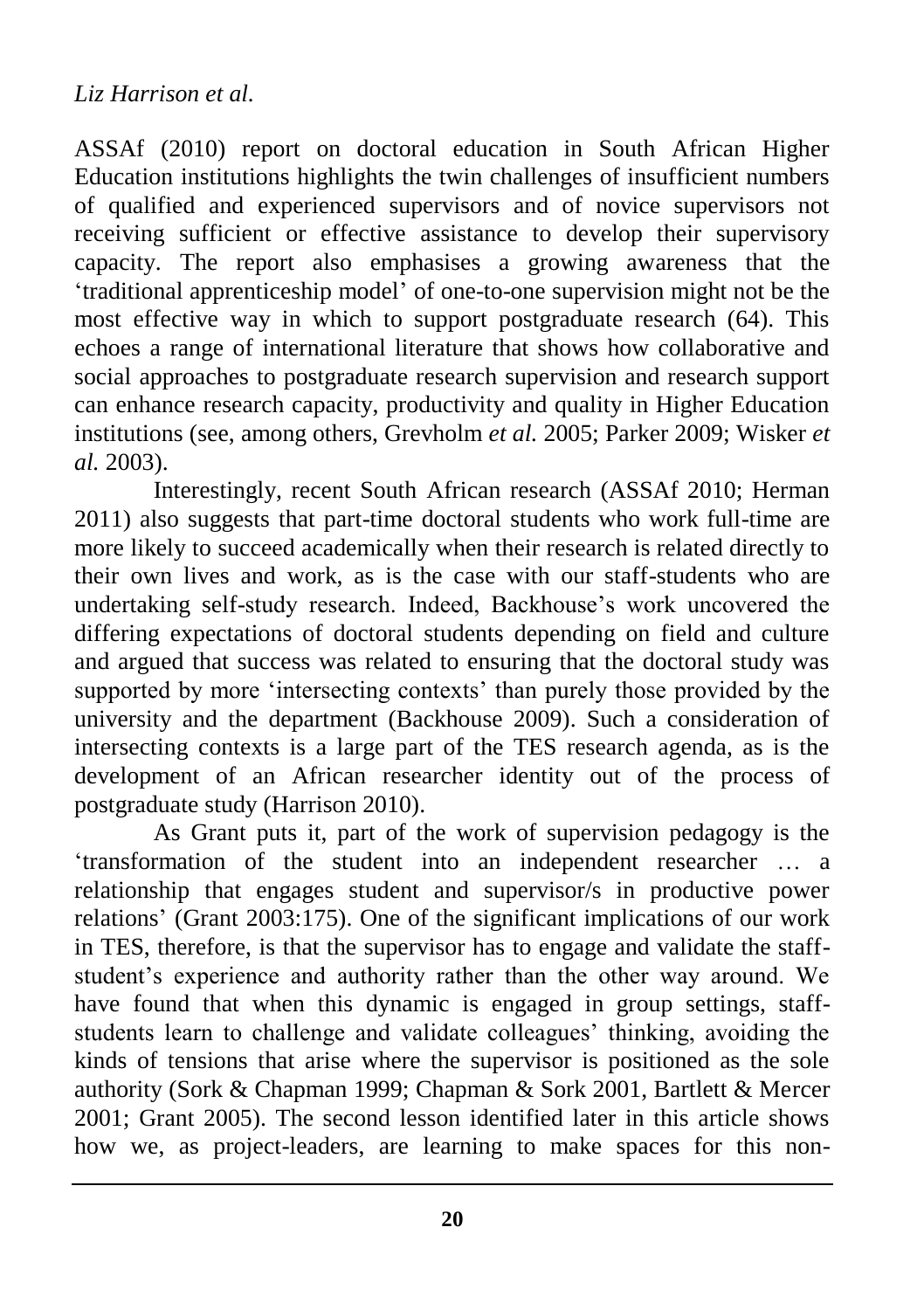hierarchical, democratic learning relationship (Boud & Lee 2005; Johnson *et al.* 2000).

# **Studying the TES Project** *Methodological Approach*

In keeping with our aim of developing a community of collaborative scholarship, our methodological approach to studying the TES project is collaborative inquiry. We are understand collaborative inquiry as a scholarly process in which co-inquirers work together to explore a research focus or question that is of common interest to them (see, for example, the work of Blair *et al.* 2011; Lapadat *et al.* 2010). Our collaborative inquiry approach is grounded in our reflexive *ubuntu* conceptual stance. For this article, our common focus of inquiry is our learning from the first year of the TES project.

# *Data Generation and Interpretation*

As can be seen in the work of Blair *et al.* (2011) and others, collaborative inquirers work together, making use of a variety of usually qualitative methods, to generate and interpret research data. The methods that are used serve to elicit and bring into dialogue the co-scholars' varied voices, experiences and perspectives to facilitate "polyvocality" (Blair *et al.*  2011:149).

The data sources for this article comprise 'digital log books' (Lunenberg *et al.* 2010:1282 - 1283) kept by TES participants, TES workshop evaluations, and our own personal reflections and communications. These different sources of research data have allowed us to gain diverse perspectives on the educational processes under investigation, and moreover, enhance the trustworthiness of our conclusion/s.

We drew the idea for the digital log books from Lunenberg *et al.* (2010). Our initial intention was to email TES participants, both supervisors and staff-students, six times per year, asking them to respond to a set of questions on their experience of the TES project activities. However, the slow response to our first call for digital logbook entries lead us to rethink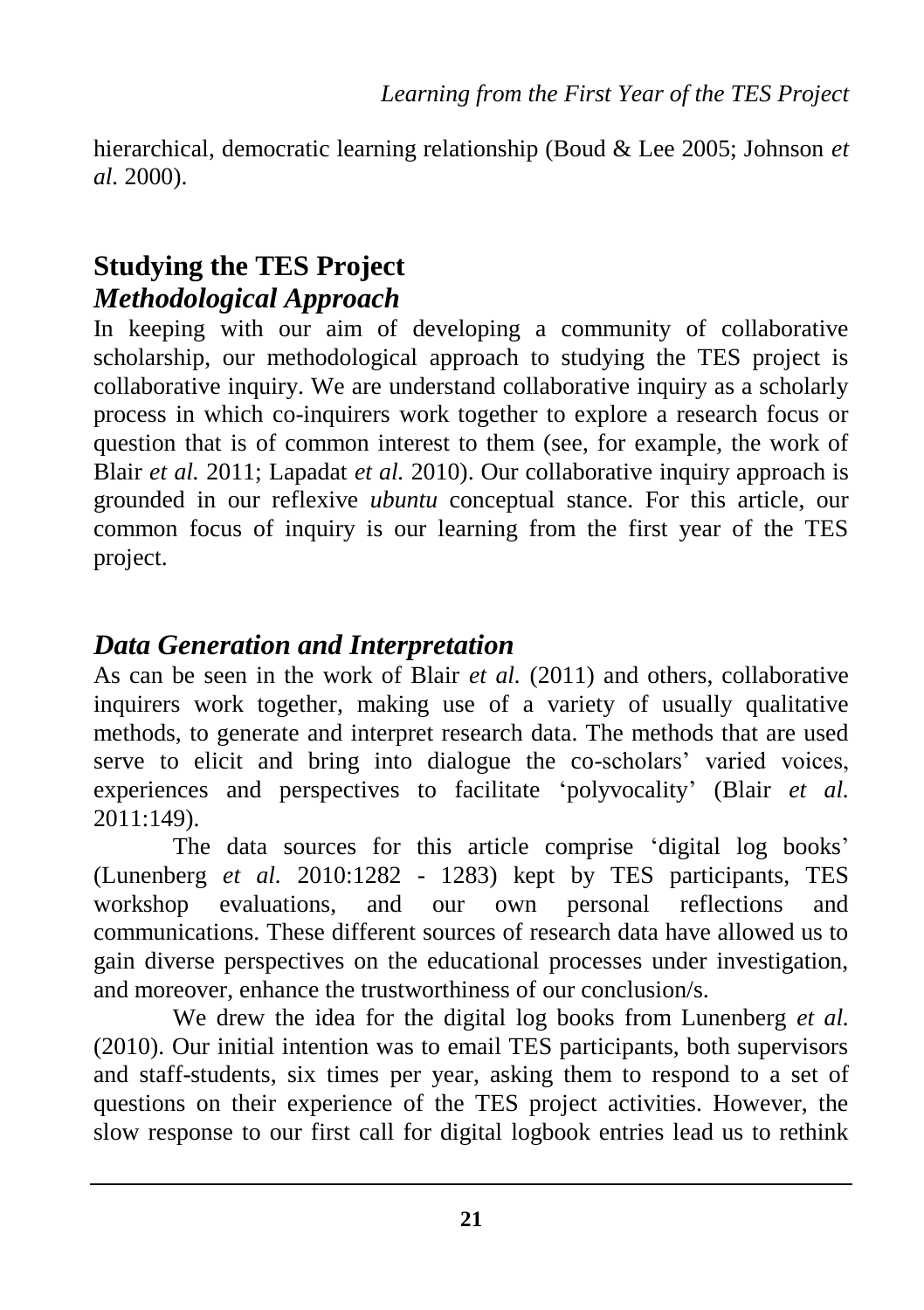our strategy and we decided to only ask participants to complete one entry per year of the three year project. In the end, we received logbook entries from 10 out of 12 supervisors (including ourselves) and 14 out of 22 staffstudents. We sent out the log book entry request after our first interinstitutional workshop in March 2011 and the responses we received were very helpful when planning our second workshop in July 2011.

We asked participants to complete an anonymous evaluation form at the end of each day of the inter-institutional workshops and we were more successful in collecting these responses from workshop participants than we had been with the digital logbooks. This was probably because we made time at the end of each day for participants to complete and return their evaluation forms, whereas the digital logbook entries required busy supervisors and staff-students to take time in their working days to complete them.

For this article, we are also drawing on our own personal reflections and communications as project-leaders, researchers and supervisors. These include our emails, notes from meetings and reflections we wrote and emailed to each other in preparation for conference and seminar presentations we have given on the TES project. We have been reviewing and discussing the log book entries and workshop evaluations as the project has progressed. Our analysis of the data has thus been an ongoing, collaborative and inductive process.

## *Ethics*

In preparation for the TES project, we obtained ethical clearance from each of the three universities involved. Additionally all staff-students registered for self-study research applied for individual ethical clearance as per the regulations of the university in question. In line with the undertakings that we have made at each institution in order to obtain ethical clearance, the data represented in this article are used with the explicit consent of all involved. Indeed, the TES participants named in this article asked to be named, claimed to be honoured by our requests to quote them, took the opportunity to edit their responses and offered to write in more detail about their experiences. Importantly to us, the ethics of care and trust within friendships and community (Noddings 1995; Tillman-Healey 2003) demanded honouring the choice of each member of the TES group and the group as a whole with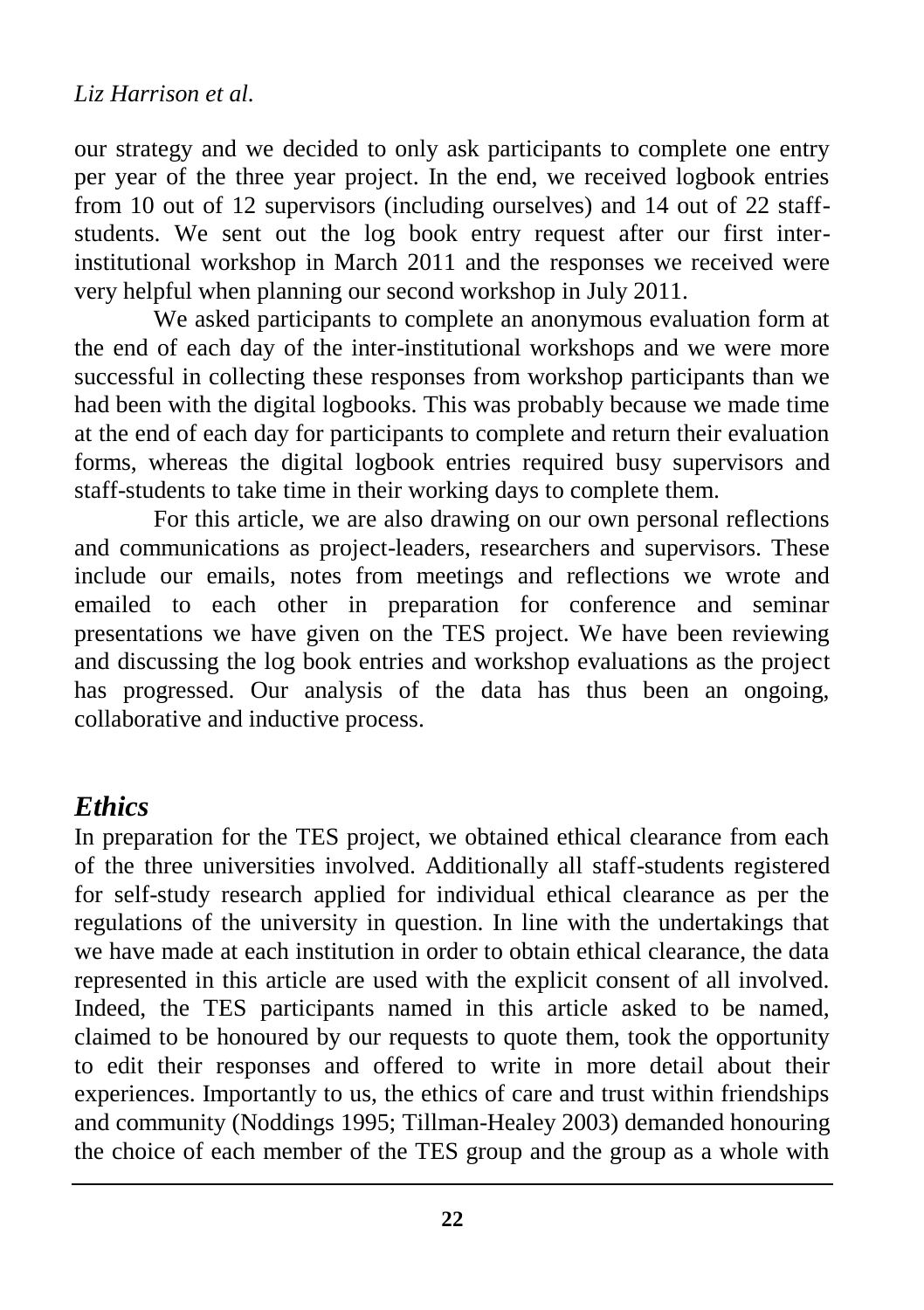regard to what is represented in this text with regard to their learnings, confidentiality and their identity.

Our reflexive *ubuntu* conceptual stance requires us to consider how we are (or are not) demonstrating an ethics of care and trust (Charles 2007, Covey 2006) in our roles as project-leaders, researchers and supervisors. We are aware that self-study research tends to be emotionally as well as intellectually challenging because, as Khau and Pithouse (2008:47) explain, it involves "making one"s self visible and thus vulnerable". Hence, when one is undertaking this mode of research, and particularly when one is supervising students engaged in self-study research, there is a need to be prepared to deal with its emotional complexity in ways that are supportive and empathetic. However, "space and time for paying attention to the emotionality of research' (Pithouse-Morgan *et al.* 2012:51) is often lacking. With this in mind, each of us created spaces in our universities to develop social and self-trust (Covey 2006). For example, TES participants at the University of Technology address this challenge through a voluntary, nonformal group called "Mentoring Practitioner Researchers" (MPR) where, over a light lunch, participants discuss their latest challenges. Thus, we see making time and space for the emotional complexity of self-reflexive research as a key ethical requirement for our project.

## **Lessons Learned from the First Year of the TES Project**

In this section, we draw on data generated from the first year of the TES project to identify and explain two "lessons" that will guide us in going forward and that might be illuminating for others who are interested in supporting postgraduate research learning communities. We understand these lessons as a contingent and provisional set of ideas that will evolve with the project.

## *Lesson One: Take a Reflexive Ubuntu Approach to Funding*

We have found that the development of an inter-institutional research learning community is greatly enhanced by face-to-face interaction among participants, particularly when some participants are situated in remote areas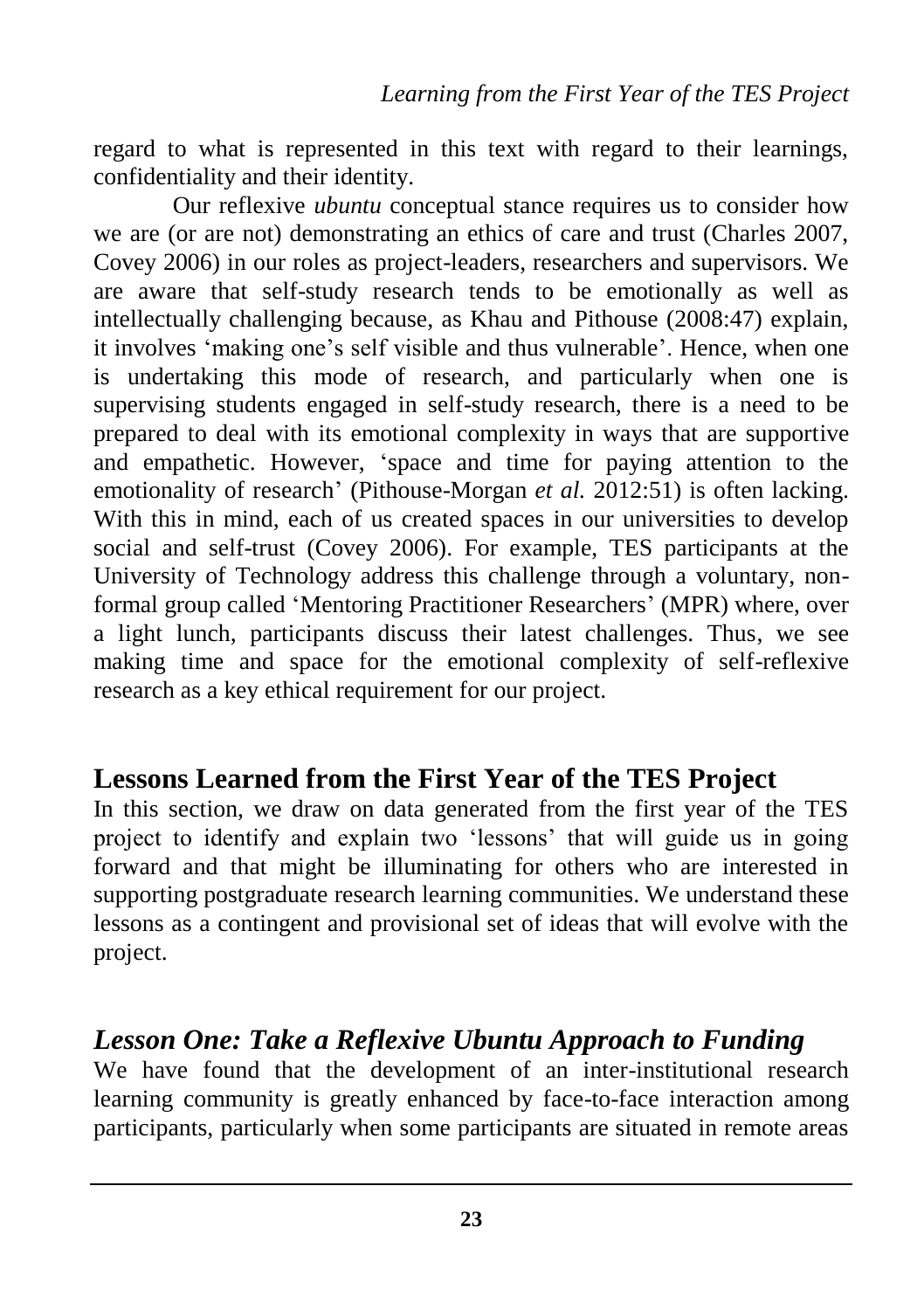and have difficulty in accessing technology for electronic communication. Face-to-face interaction, however, costs money. Hence, without funding, the TES project in its current form would not have been possible.

As is often the case, in our experience, the funds provided for the TES project were almost 75% less than we requested in the project proposal. However, we did not want to scale down our vision for the project and therefore, we looked for innovative ways to make our funding "stretch" as far as possible. In this lesson, then, we demonstrate how our reflexive *ubuntu* stance made us open to reallocation of resources, learning from each other and enabling us to share resources easily.

## *Sharing Resources*

The South African National Research Foundation (SA-NRF) provided the TES project with funding in two categories: Operations and Staff Development. We used the Operations budget to fund two three-day workshops for TES participants (and other interested academic staff and students). To make the workshops as inclusive as possible, we did not charge a registration fee and, therefore, we had to rely on the Operations budget. The Operations budget did not cover the cost of workshop venues at the current rates charged by the lead university as a source of third-stream income; therefore, we found a venue at a partnering institution that was free. Unpredictable events highlighted the "untrustworthiness" of our current higher education institutional landscape, and emphasised the importance of the trust relationships within the TES community, when a convenient venue became inaccessible because of student unrest at this institution.

When the second workshop was moved, the catering contract was cancelled. At such short notice, self-catering was imperative. We found platters of sandwiches and snacks at a local supermarket at a fraction of the original cost. This will be the preferred catering mode in future, not only because of the reduced cost, but also because this arrangement accommodates the unpredictability of student unrest.

In summary, by sharing resources, we were able to afford two workshops for the TES participants and other interested colleagues, as well as an important project management team meeting at the end of 2011 to plan the way forward in 2012, all within a very limited Operations budget.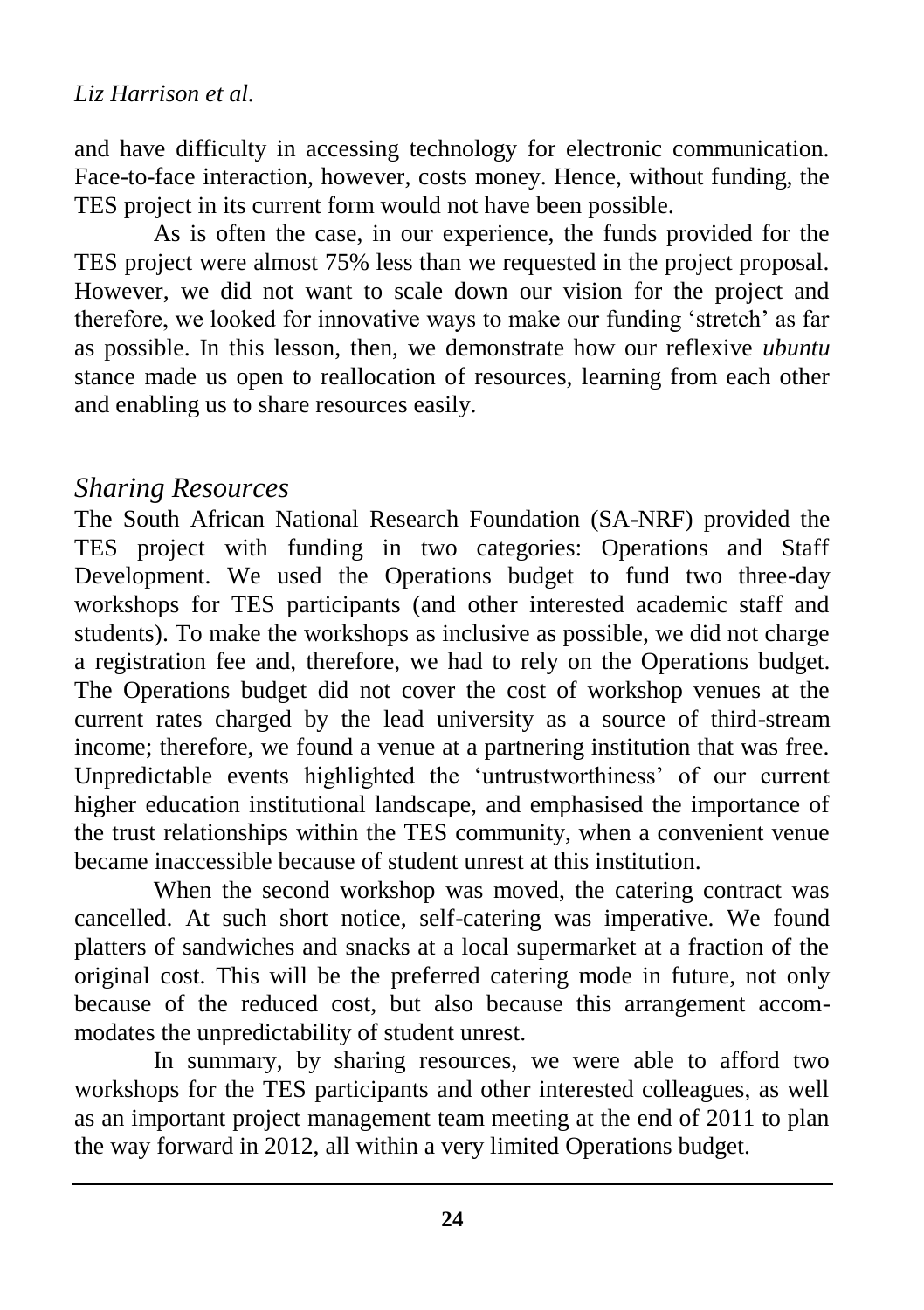# *Self- and Social-Trust*

In our original proposal, we requested funds for staff development support for a large number of staff-students employed at the partnering universities looking to improve their practice and qualifications. However, because the preferred funding practice of the SA-NRF is to provide large amounts to few students, we were allocated Staff Development grants for only three staffstudents. After correspondence with the SA-NRF, we were granted a relaxation of the funding formulas, so that instead of larger amounts being paid directly by the SA-NRF to three nominated staff-students, the 2011 TES project was authorised to disburse smaller amounts to fund eight staffstudents. This decision indicated that the NRF trusted the managers of the TES project to use and manage these public monies with due discrimination and discernment, and in keeping with the fiscal management requirements of the lead institution. These areas of responsibility relate directly to four core elements identified by Covey (2006:54-55) which we can use to measure trustworthiness: "the first two cores deal with character; the second two with competence". In respect of fiscal management, we quickly realised that we needed, as a team, to have a common understanding of our "integrity, intent, capabilities and results" (Covey 2006:54-55) in respect of the public monies allocated to us. For our integrity to be regarded as trustworthy we had to ensure that these public monies were used as proposed and agreed - that we were 'walking our talk'. For our intent to be trustworthy, we had to ensure that our "our agendas, and resulting behaviour" were "straightforward and based on mutual benefit' (Covey 2006:54-55). For our capabilities to be trustworthy, we had to demonstrate that our performance inspired confidence and produced results, *viz.* "our getting the right things done" (Covey 2006:54- 55).

We used the TES funding to address some identifiable inequities. TES staff-students from less-well-resourced universities were able to use their funding to purchase specialist books and equipment not available at their institutions. Staff-students have also used the funding to pay for "teaching relief" so that they have time to concentrate on their studies. Herman (2011) draws attention to how the demands of teaching can impede the progress of full-time academic staff who are engaged in postgraduate studies, particularly where teaching timetables are demanding. In the case of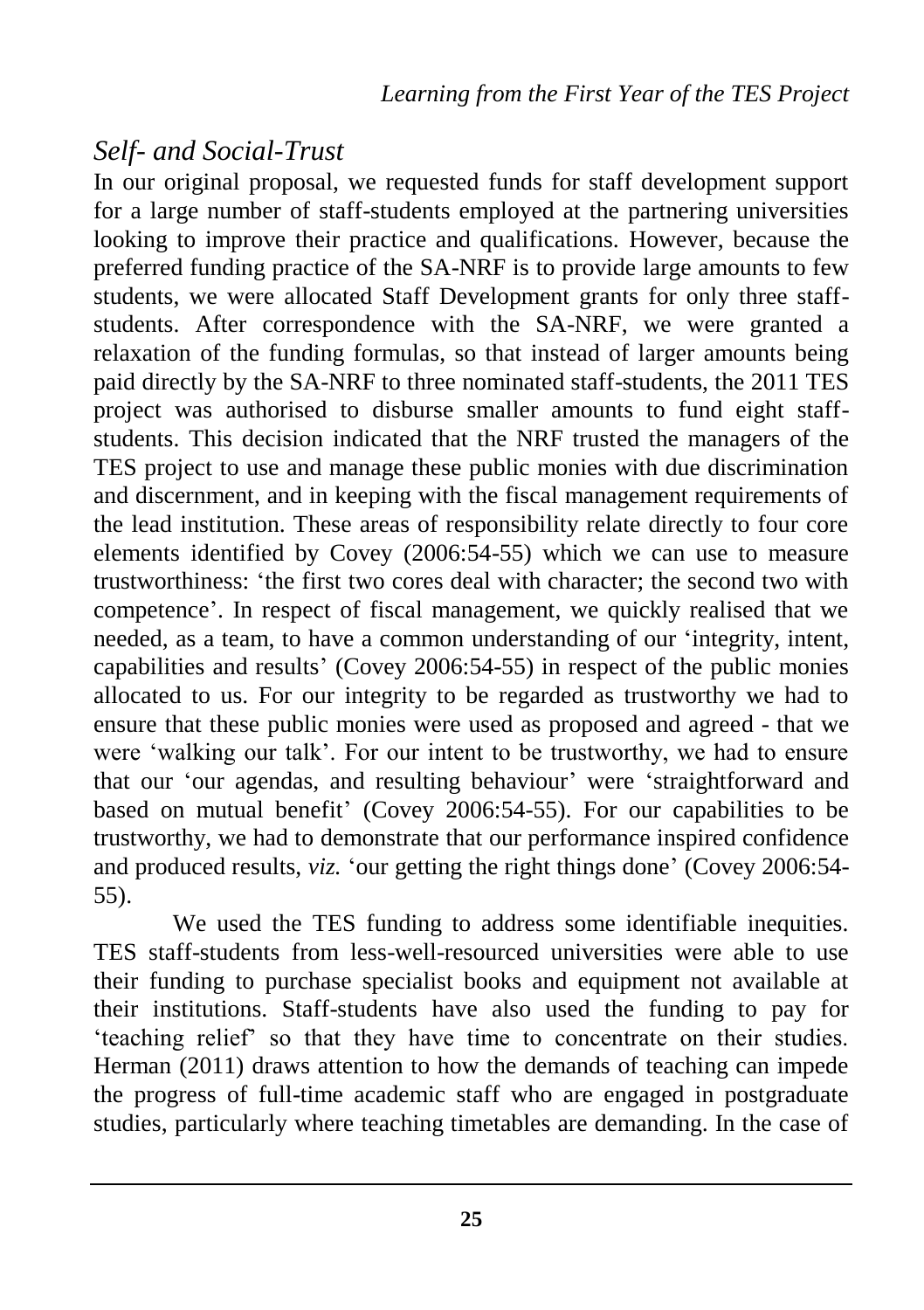self-study for improved professional practice, where the research is focused on the researcher"s own teaching, this challenge is ameliorated, but time to focus on writing is still urgently needed.

To the credit of the TES team, TES 2011 spent 98% of the funds allocated for 2011, with all procedures in place. This success can be attributed to the trustworthiness, in Covey"s (2006) terms, of dedicated, wellinformed, disciplined and efficient personnel, which the TES project was, and is, fortunate to have. TES is also fortunate that the fiscal procedures of the lead institution have a track record of public trustworthiness, so that TES can be reasonably sure that auditing procedures will show that the fiscal affairs of the TES project are in order. We anticipate that TES"s disciplined trustworthy fiscal behaviour will encourage the funders to extend and /or award further funding in the future.

# *Lesson 2: Create an Enabling, Reflexive Ubuntu Space*

The financial flexibility granted us by the SA-NRF contributed to the creation of an enabling environment for us and, by extension, our supervisor and staff-student participants. We have learned that projects such as TES are enabled by a positive attitude from all, including, significantly, those who provide the administrative, bureaucratic, public relations and fiscal services.

Our aim through TES activities was to provide a welcoming learning space that allows and appreciates everyone, especially newcomers and those who have little knowledge about self-study of practice, without the often constraining disciplinary limits. Our reflexive *ubuntu* stance demands that individuals be recognised, acknowledged and allowed to be themselves in totality. At TES we are about "seeing" and hearing the participant in terms of her/his values, identities and environment. This position appears to have borne fruit.

# *Ongoing Personal Development*

Through regular meetings of peer researchers curiously asking questions about how one knows the things one knows and why it matters, ontological shifts occur as both supervisors and students reposition themselves (Bartlett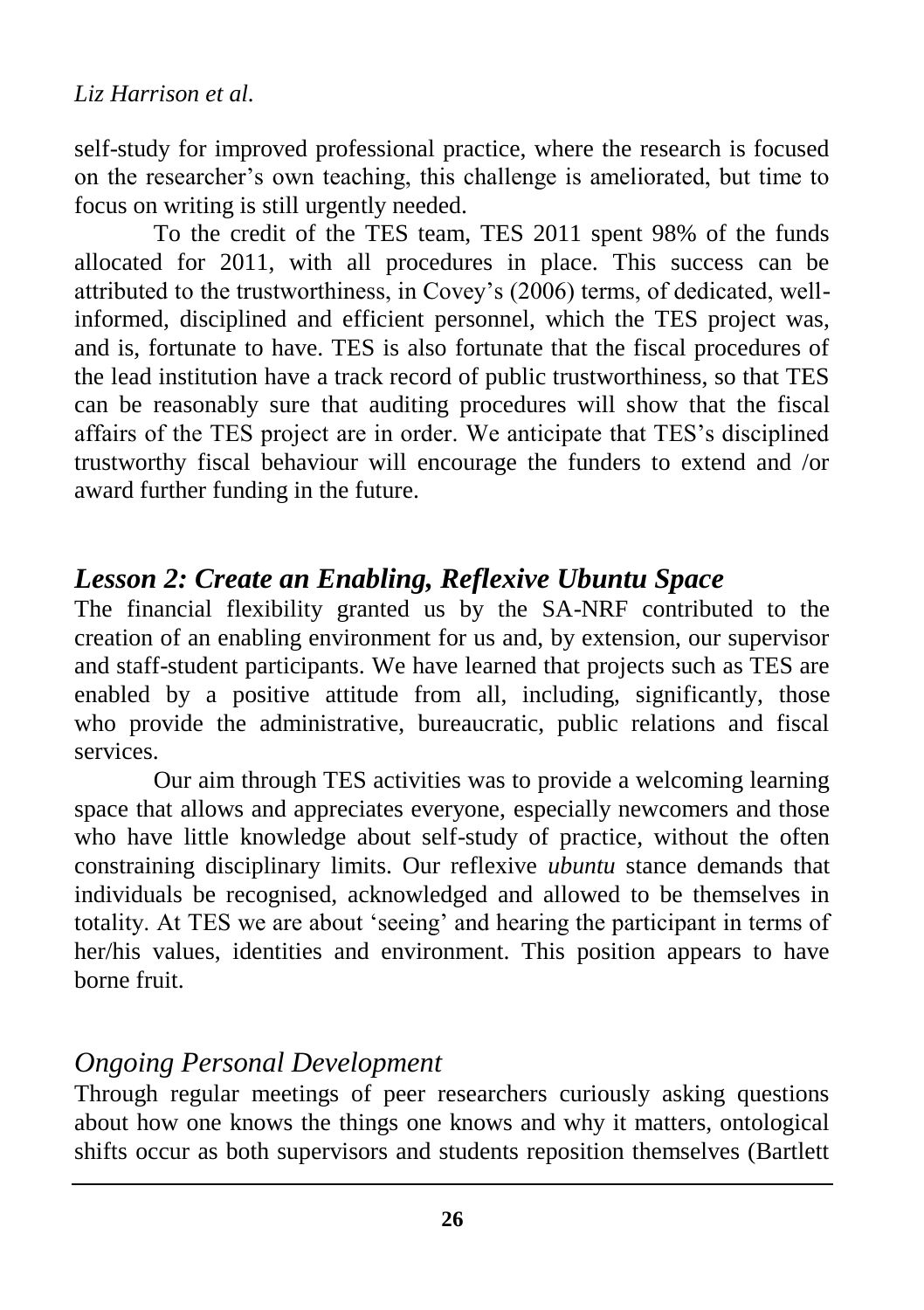& Mercer 2001; Harrison 2007) in order to address their questions about their practice. This locates our projects under the TES umbrella in the 'ongoing personal development' discourse, which as Backhouse (2011) points out, is most likely to be aligned with the South African post-graduate student's self-positioning as generally more mature than postgraduate students in say, the United Kingdom, Australia and the United States of America. As illustrated in the following reflection by Liz, participants find their voices and start to believe that they can be researchers:

> I have observed the transforming effect of people working in a "safe space" populated with a circle of trusted critical friends. I have watched confidence grow and impact not only on professional practice but also on personal and domestic lives, and even the lives of colleagues and families.

Thus, coming to be a researcher means taking on a new identity (Bartlett & Mercer 2000; Fataar 2005; Harrison 2010). Learning to think rigorously and to challenge one"s own beliefs and prejudices in a supportive group enables new researchers to reposition themselves (Harré &Van Langehhove 1999) comfortably in their field, their research and their lifeworld (their contexts as described by McAlpine & Norton 2006 and Backhouse 2009 respectively). This insider-outsider perspective demonstrates the aliveness of the *ubuntu* ideal that 'I am because we are'.

## *Inclusivity*

TES employs multidisciplinary and innovative approaches to research and presenting research products. In this way, it is inclusive of methodologies. Within the self-study frame, multiple methods, for example, oral history, photo-voice, autoethnography, biography, are possible to answer the questions that arise as the research unfolds. Multiple methods and fields of expertise offer multiple perspectives and ways of conceptualising and undertaking research. TES participants highlight the value of being exposed to a range of innovative and creative methods and of dialoguing with people from diverse fields and specialisations: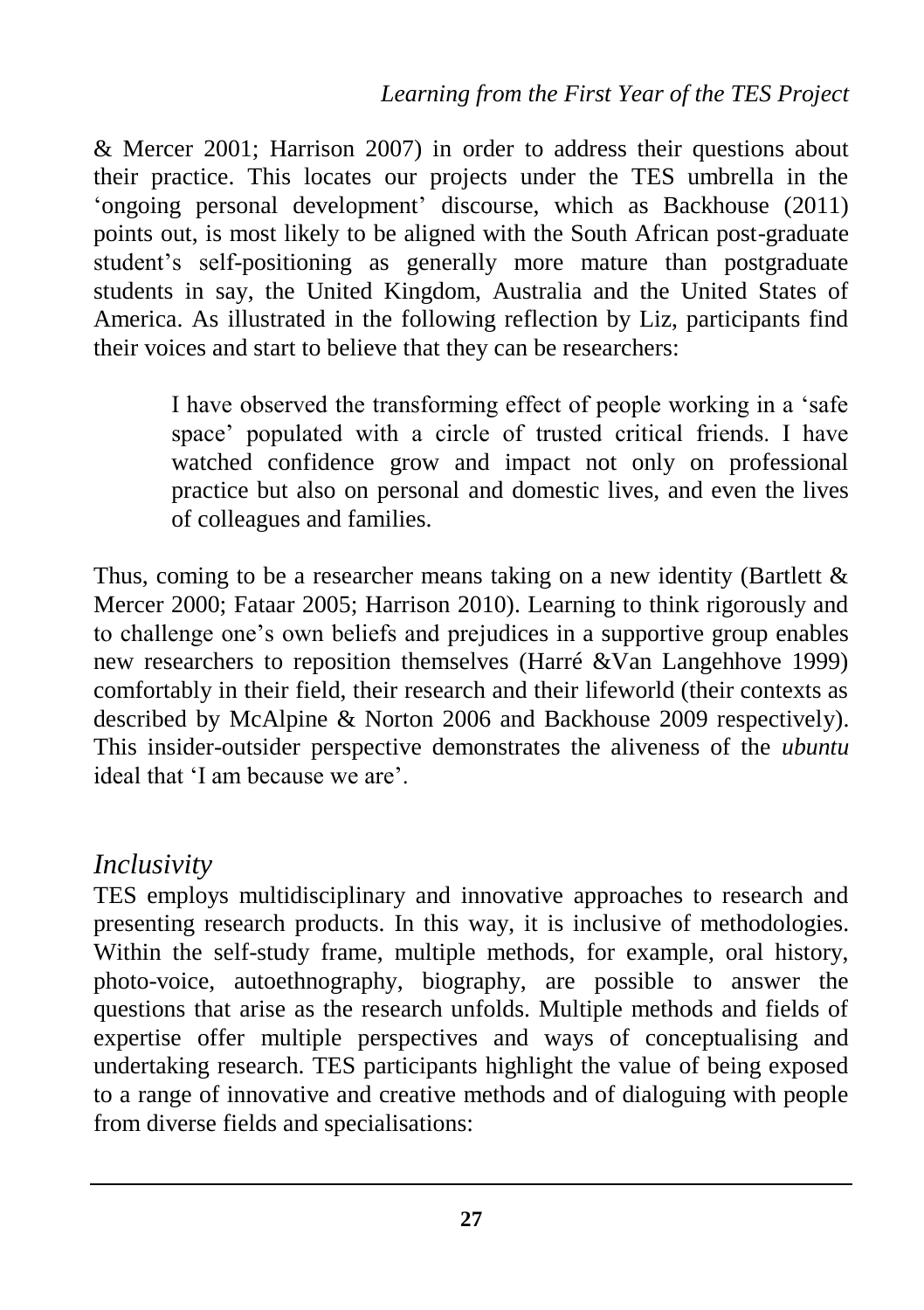I have found great value in meeting other people from diverse research fields at the … meetings (and … workshops), where personal and professional experiences, thoughts and practices are shared … Being part of MPR facilitates me in seeing the benefits of coming together as a group. I take many of the experiences of this group into my classroom (Liza du Plessis, TES staff-student).

As a potential researcher, Self-Study has made research accessible; one does not always have to use big words to have a valuable study (Sibongile Madi, TES staff-student).

The appreciation expressed by staff-students is echoed by two supervisors – one a novice in self-study methodologies and the other a novice in supervision. Theresa's words speak to the safety of the spaces created to accommodate a diversity of students /staff:

> As a potential supervisor using self-study, I see it (TES) as extremely valuable. [I"m] still learning the ropes and hoping to be able to put it to good use, soon. It seems many of our postgraduate student-staff would make faster progress with this approach than is the case at present (Theresa Chisanga, TES supervisor).

Chris finds a similar thread relating to discipline and field diversity, saying:

… I am trying to identify the aspects of self that are influencing/directing my creative practice of making jewellery and related "art"-efacts, so that I can engage more fruitfully with my students and their creative practices (Chris de Beer, TES supervisor).

And, as project-leaders we have found that we consider the space for individuation and self-expression a necessary part of our reflexive *ubuntu* stance, and it has had powerful effects in validating non-mainstream ways of knowing:

I have learned that self-study provides spaces for people to grow in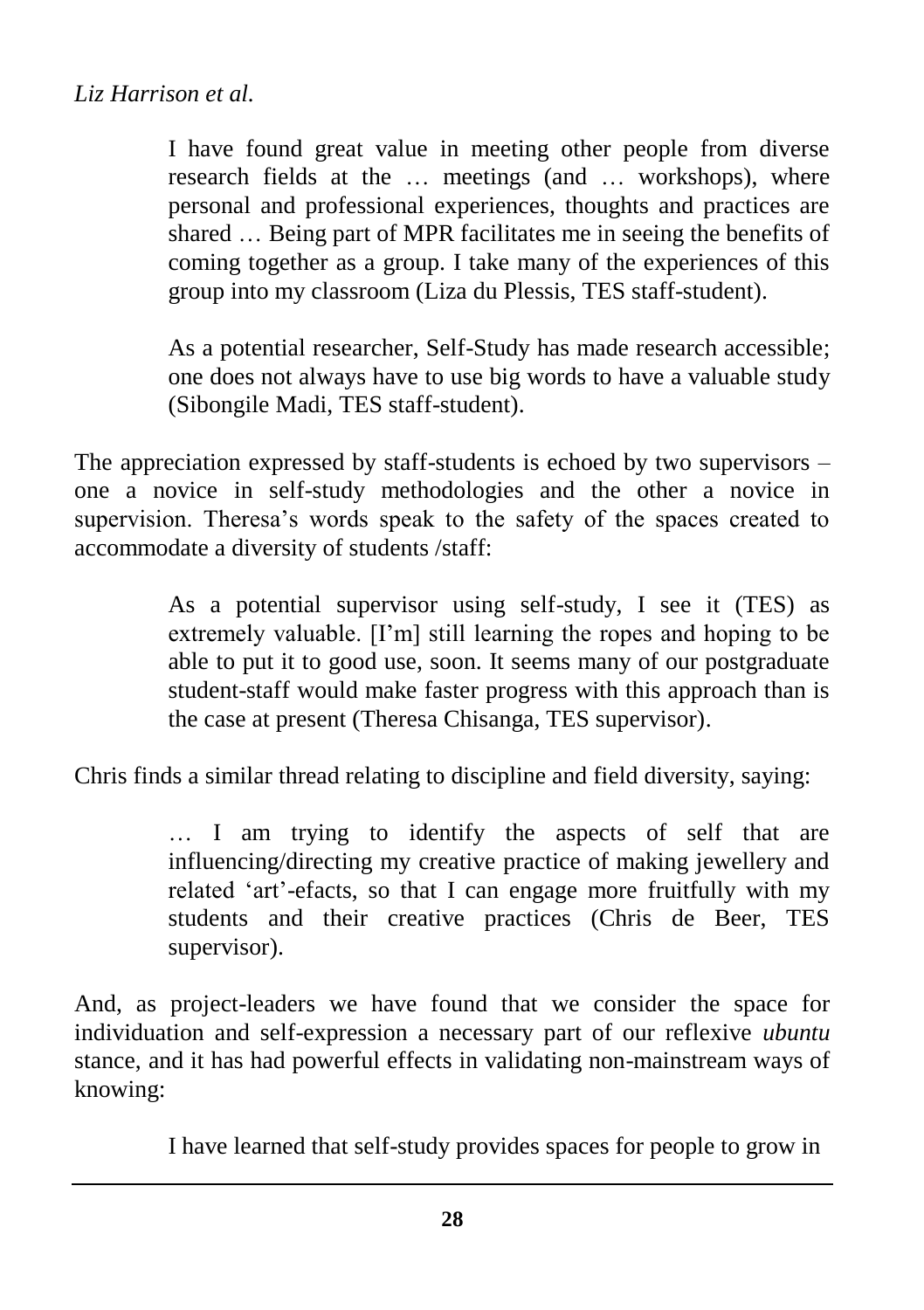unexpected and unanticipated ways. They surprise themselves, quite apart from anyone else (Joan Conolly).

[A challenge is] helping students to gain confidence that they know something about their life worlds and to articulate it…and to make the connection between their own knowing and what already exists in the community of scholars (Liz Harrison).

Knowing that there is a community that holds similar values and does what I do has been encouraging.…Also participating in the list-serve networks as well as receiving from time-to time supporting and encouraging news and literature – has served as both a support mechanism and is of great value to me (Thenjiwe Meyiwe).

For me, the TES project is about the intrinsic joy of learning together – something which often seems to get lost in our day-today struggles to meet externally imposed 'performance criteria' and yet is fundamental to what we do as educators and researchers (Kathleen Pithouse-Morgan).

We are delighted that in working together in the TES community, staffstudents are able to express their creativity and concerns whilst resisting the institutional pressures which arguably 'norm' research.

## *Joy, Excitement and Passion*

As highlighted by Kathleen"s comment above, TES staff-students and supervisors report feeling stimulated by and enjoying the interaction with colleagues from their own and other institutions. The interaction brings about a sense of belonging, a longing not to disappoint and in turn an ethos of passion. Appreciating the support, a staff-student captures the ethos when she acknowledges:

> It has been of such phenomenal value that without this support I do not think I will manage to complete my study (Anita Hiralaal).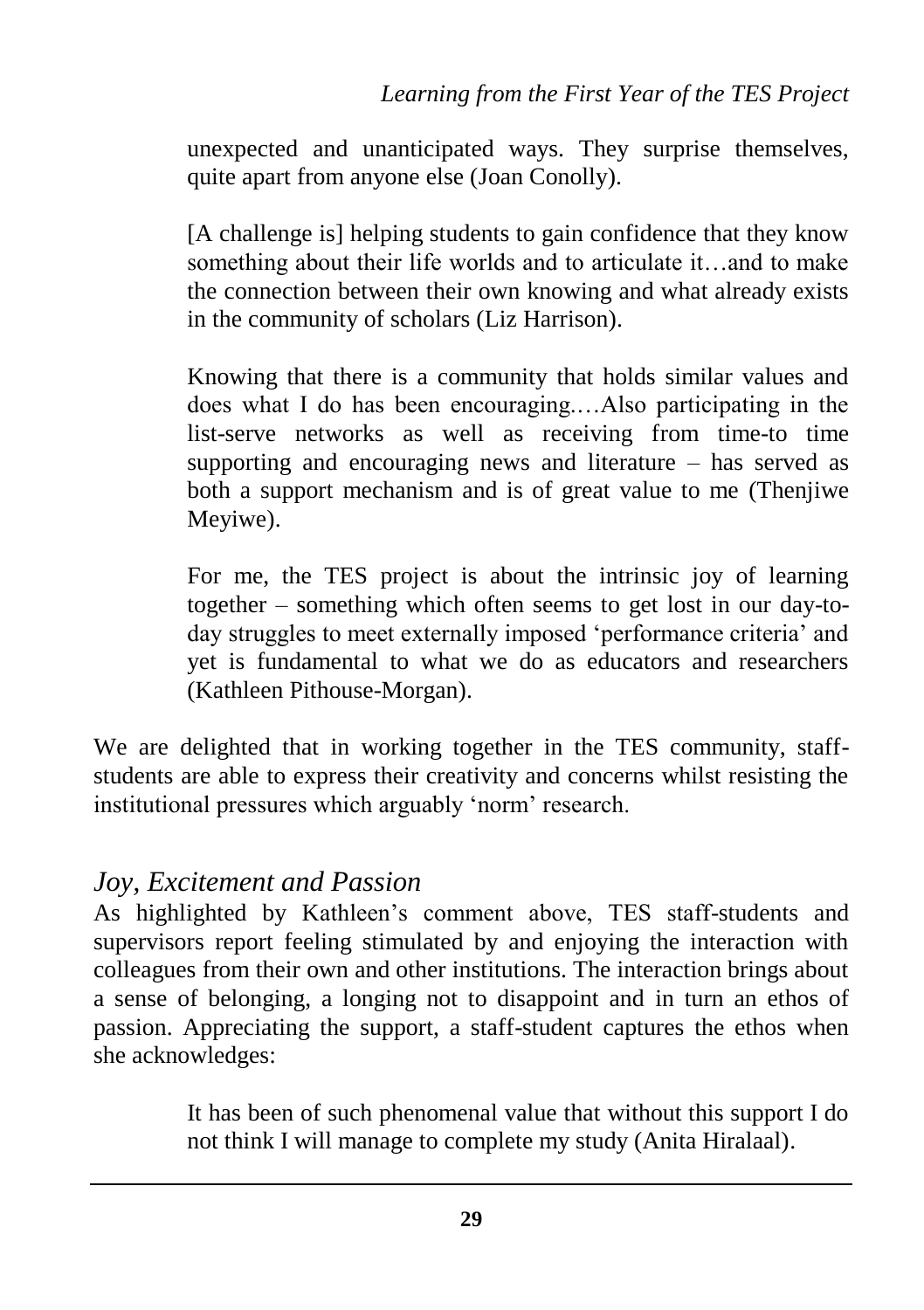#### *Liz Harrison et al.*

There is a palpable excitement and passion among the participants. At seminars and workshops, there is always hunger to share each other's stories and recent classroom experiences, which leads to these sessions taking far longer than scheduled and expected. It becomes very hard to contain the excitement, which in turn expresses itself in the rich data found in the students' writing. It becomes necessary to point this out as, in relation to other students that are under our supervision – that is those that are not enrolled for self-study projects – getting them to adhere to regular submission schedules can be a battle. Thus, supervisors draw attention to increased self-motivation of students:

> Students' excitement and passion about their work astounds me. In my 17 years of supervising students, I do not recall – not once, having such students, who are genuinely interested and eager about their studies (Thenjiwe Meyiwa).

We attribute the motivation to the fact that the staff-students themselves are a key component of their own studies. As their studies are about their work – in particular, about bringing a positive change in what they do – interest levels are high and so is the urge to succeed. Reflecting on his work responsibility and the use of the pronouns "I" and "my" in his writing, Nkosinathi Sotshangane, a TES staff-student, explains that it:

> ... shifts the focus of my research from observer to active participant but more importantly, it places the responsibility on myself to conduct research on educational practice to derive understanding and meaning of my own practice and to add new knowledge.

# **Going Public and Moving Forward with the TES Project**

At the conference presentation that foreshadowed this article, members of the audience asked:

 What have been the interpersonal challenges experienced so far, e.g., power relations, hierarchies, inclusion/exclusion and so on?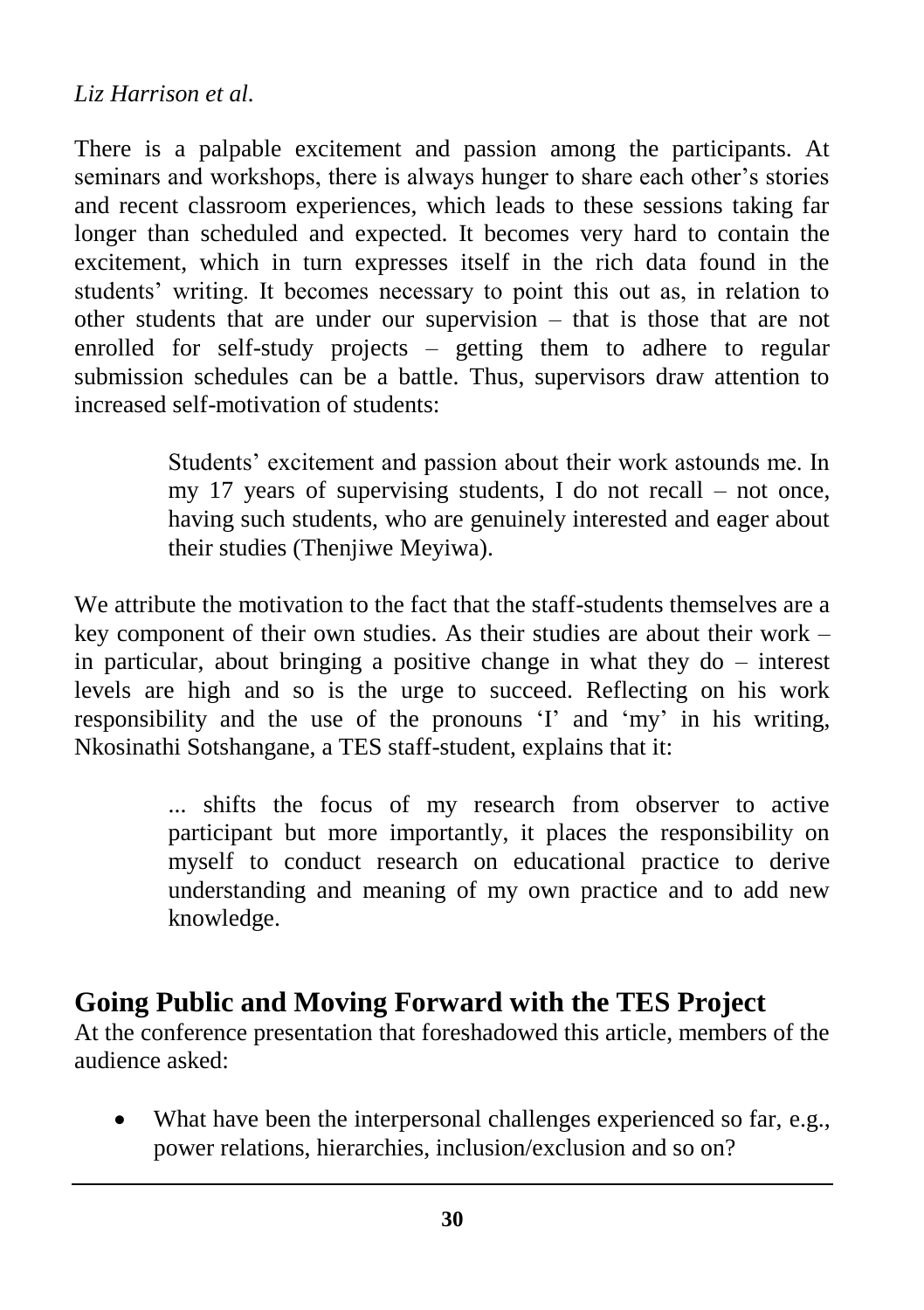- Did the supervisors all know each other beforehand? How did they trust each other enough to share experiences?
- What have been the unintended consequences of the project?

Our response to these questions, as with the two lessons we have identified through the process of the first year of TES, can be summarised in a particular way of being that we have endeavoured to establish within the project, in keeping with our reflexive *ubuntu* stance. We have found the TES project more than we could have hoped for in a research project. Being able to work hard at what we truly believe in has been a great joy. Observing the growing interest in the project and what it implies for professional development in Higher Education has been most encouraging. TES is contributing to the generation of critical research methodology knowledge, advancing/demonstrating new scholarship and production of postgraduate students – per the urgent demand of the Department of Higher Education and Training. In turn, staff-students are actively researching, producing publications and will consequently increase the number of supervisors of Higher Degrees – collaboratively. A delightful unintended consequence has been our collective joy and curiosity, which positions our work in stark contrast to the dispassionate, scientific activity associated with the stereotype of research.

Interestingly, sharing the TES project at internal institutional fora, such as faculty boards and departmental meetings, has been more challenging than at external fora, such as national and international conferences and seminars, where the notion has, more often than not, been enthusiastically welcomed. Meeting other self-study researchers at conferences and seminars has been encouraging and enriching. Finally, observing the growth and development in us all has been simultaneously empowering and humbling. We are aware of the dangers of over-confidence and other complexities. Whether the trust relationships described can be translated into formal postgraduate cohort support systems (a reflexive *ubuntu* academe?) remains open and is something that the project hopes to explore in the coming two years.

#### **Acknowledgements**

This work is based upon research supported by the National Research Foundation and Department of Science and Technology under the IKS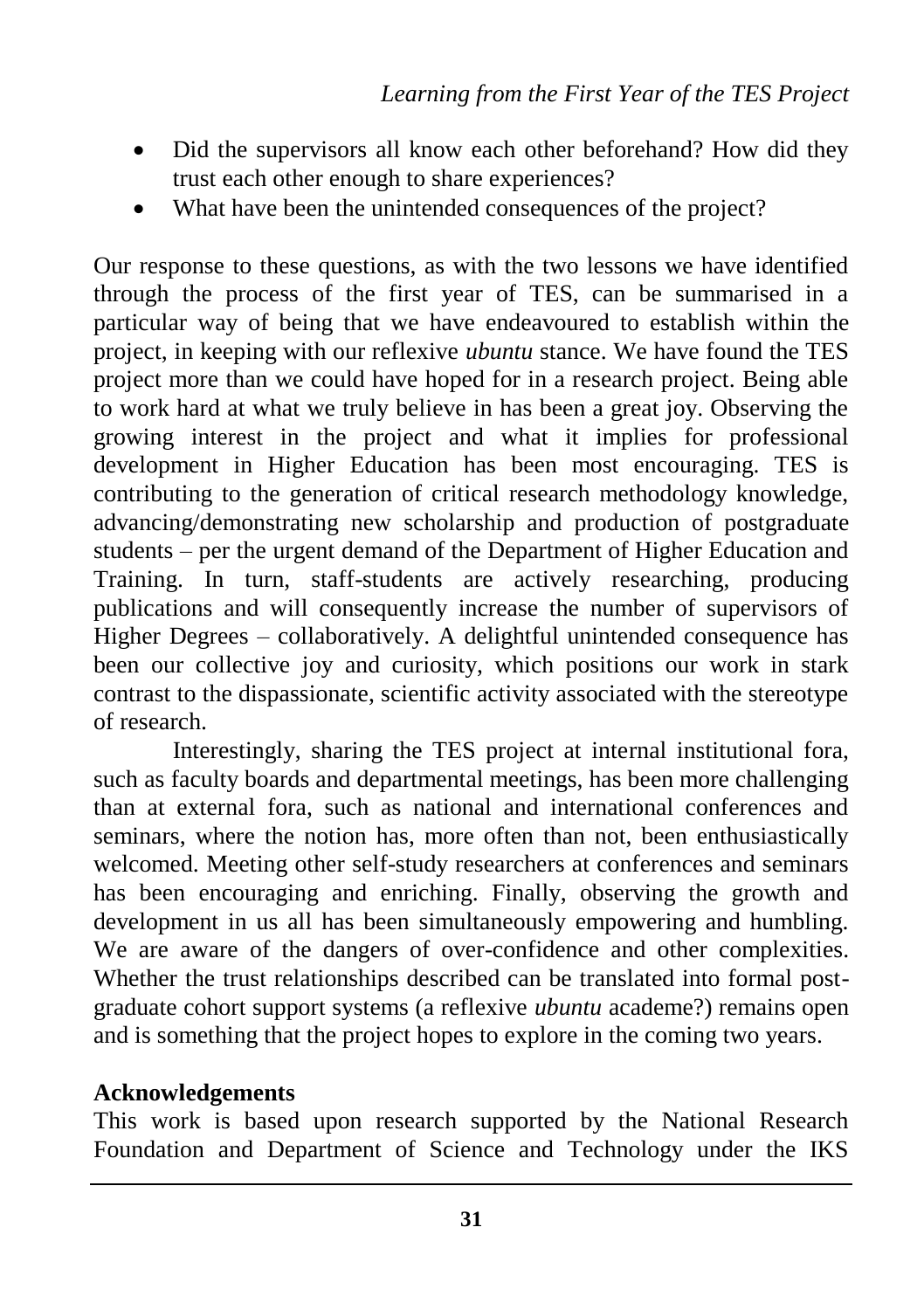#### *Liz Harrison et al.*

Programme. Any opinion, findings and conclusions or recommendations expressed in this material are those of the author(s) and therefore the NRF and DST do not accept any liability in regard thereto.

We would like to thank the anonymous peer reviewers for their constructive feedback. We also thank Jill D'Eramo, who kindly assisted us in editing the article.

#### **References**

- Academy of Science of South Africa (ASSAf) 2010. *The PhD Study: An Evidence-Based Study on How to Meet the Demands for High-Level Skills in an Emerging Economy.* Pretoria: ASSAf.
- Alasuutari, P, L Bickman & J Brannen 2008. *The Sage Handbook of Social Research Methods.* London: Sage Publications.
- Backhouse, J 2009. *Doctoral Education in South Africa: Models, Pedagogies and Student Experiences.* Unpublished PhD thesis, University of the Witwatersrand, Johannesburg.
- Backhouse, J 2011. Doctoral Discourses in South Africa. *Perspectives in Education* 29,3: 30 - 39.
- Badley, G 2009. Academic Writing: Contested Knowledge in the Making? *Quality Assurance in Education* 14,2: 104 - 117.
- Bartlett, A & G Mercer 2000. Reconceptualising Discourses of Power in Postgraduate Pedagogies. *Teaching in Higher Education* 5: 195 - 204.
- Bartlett, A & G Mercer (eds) 2001. *Postgraduate Supervision: Transforming Relations.* New York: Peter Lang.
- Blair, H, J Filipek, M Lovell, M McKay, R Nixon & M Sun 2011. Our Journey to Becoming Ethnographers: An Exploration of Rhetorical Structures as Lived Experience. *International Journal of Qualitative Methods* 10,2: 140 - 150.
- Boud, D & A Lee 2005. Peer Learning as Pedagogic Discourse for Research Education. *Studies in Higher Education* 30: 501 - 516.
- Boyer, E 1990. *Scholarship Reconsidered: Priorities of the Professoriate.* New York: Carnegie Foundation for the Advancement of Teaching.
- Chapman, V-L & TJ Sork 2001. Confessing Regulation or Telling Secrets? Opening up the Conversation on Graduate Supervision. *Adult Education Quarterly* 51,2: 94 - 107.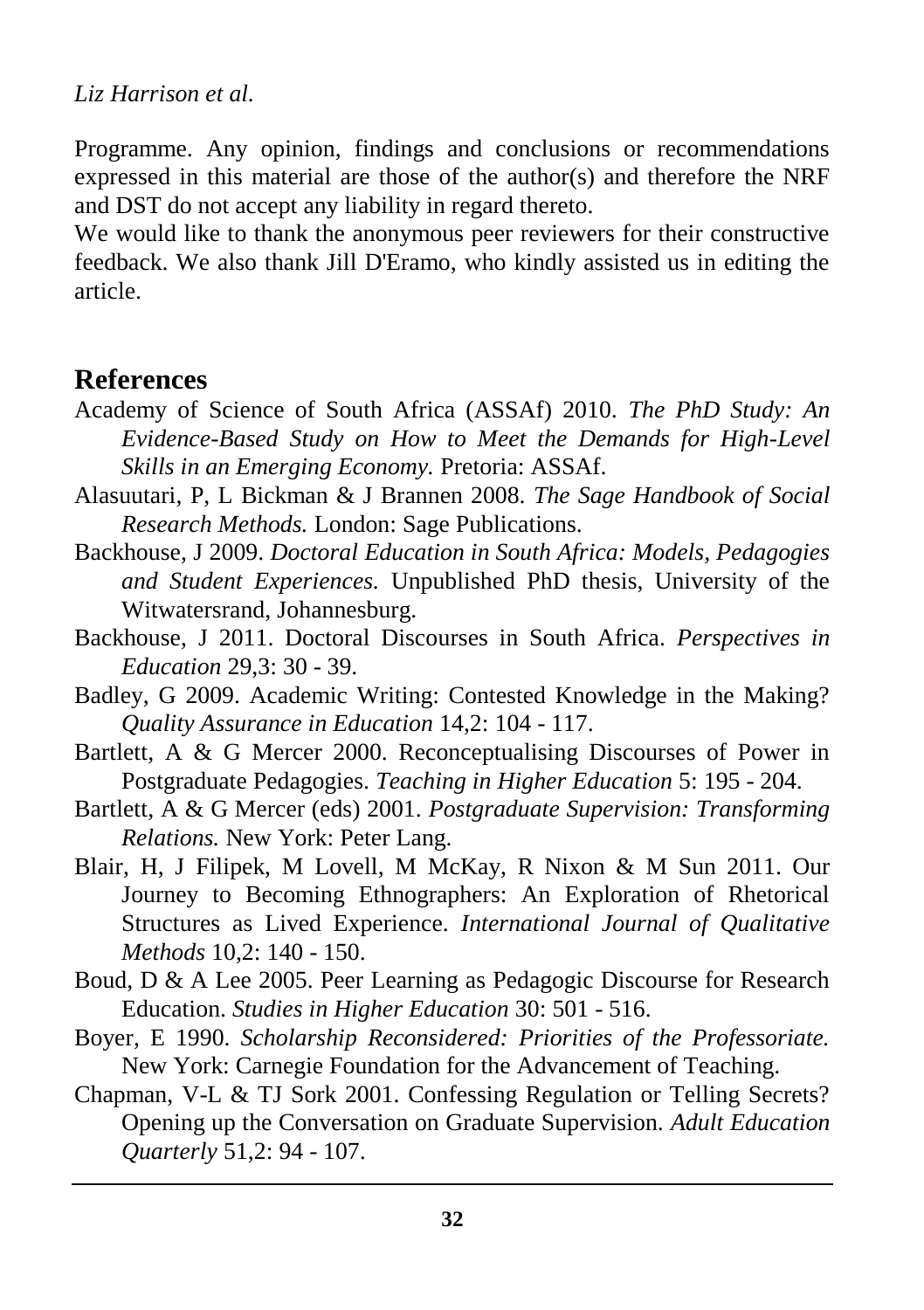- Charles, E 2007. *How can I Bring Ubuntu as a Living Standard of Judgement into the Academy? Moving beyond Decolonisation through Societal Reidentification and Guiltless Recognition.* Unpublished PhD thesis, University of Bath.
- Clandinin, DJ & FM Connelly 2000. *Narrative Inquiry: Experience and Story in Qualitative Research.* San Francisco: Jossey-Bass Publishers.
- Cochran-Smith, M & SL Lytle 2004. Practitioner Inquiry, Knowledge, and University Culture. In Loughran, JJ, ML Hamilton, VK LaBoskey & T Russell (eds): *International Handbook of Self-Study of Teaching and Teacher Education Practices.* Dordrecht: Kluwer Academic Publishers.
- Covey, S 2006. *The Speed of Trust: The One Thing That Changes Everything.* London: Simon & Schuster.
- Ellis, C 2003. *The Ethnographic I: A Methodological Novel about Autoethnography.* Walnut Creek, CA: AltaMira Press.
- Fataar, A 2005. Negotiating Student Identity in the Doctoral Proposal Development Process: A Personal Reflective Account. *Journal of Education* 36: 37 - 58.
- Feldman, A, P Paugh & G Mills 2004 . Self-study through Action Research. In Loughran, JJ, ML Hamilton, VK LaBoskey & T Russell (eds): *International Handbook of Self-Study of Teaching and Teacher Education Practices.* Dordrecht: Kluwer Academic Publishers.

Freire, P 1970 . *Pedagogy of the Oppressed.* New York: Herder and Herder.

- Giroux, HA 1988. *Teachers as Intellectuals: Toward a Critical Pedagogy of Learning.* Granby, Mass.: Bergin & Garvey.
- Gouldner, A 1971. *The Coming Crisis in Western Sociology.* New York: Basic Books.
- Grant, B 2003. Mapping the Pleasures and Risks of Supervision. *Discourse: Studies in the Cultural Politics of Education* 24,2: 175 - 191.
- Grant, B 2005. Fighting for Space in Supervision: Fantasies, Fairytales, Fictions and Fallacies. *International Journal of Qualitative Studies in Education* 18,3: 337 - 354.
- Grevholm, B, LE Persson & P Wall 2005. A Dynamic Model for Education of Doctoral Students and Guidance of Supervisors in Research Groups. *Educational Studies in Mathematics* 60,2: 173 - 197.
- Grumet, MR 1989 . Generations: Reconceptualist Curriculum Theory and Teacher Education. *Journal of Teacher Education* 40,1: 13 - 17.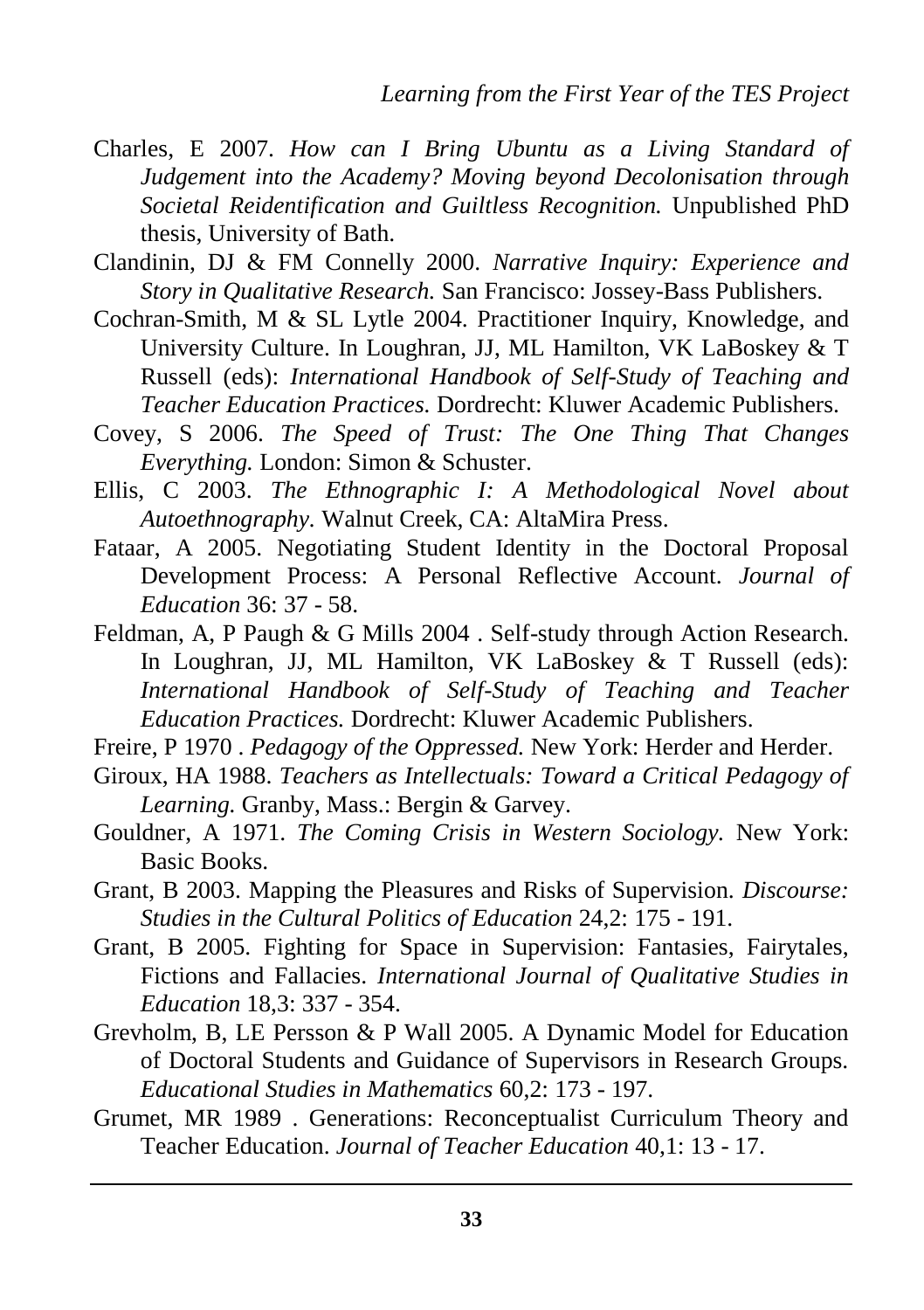- Harré, R & L van Langenhove (eds) 1999. *Positioning Theory: Moral Contexts of Intentional Action.* Oxford: Blackwell Publishers.
- Harrison, L 2007. Agency in Research Learning: PhD Students Helping Themselves. Paper presented at the Enhancing Higher Education, Theory and Scholarship, 8-11th July 2007, Adelaide, Australia.
- Harrison, L 2010. *Developing a Doctoral Identity: A Narrative Study in an Autoethnographic Frame.* Durban: University of KwaZulu-Natal.
- Herman, C 2011. Obstacles to Success Doctoral Student Attrition in South Africa. *Perspectives in Education* 29,3: 40 - 51.
- Higher Education Quality Committee (HEQC) 2004. The Self-Evaluation of Teaching. In *Improving Teaching & Learning ITL Resources.* Pretoria: Council on Higher Education.
- Johnson, L, A Lee & B Green 2000. The PhD and the Autonomous Self: Gender, Rationality and Postgraduate Pedagogy. *Studies in Higher Education* 25,2: 135 - 147.
- Khau, M & K Pithouse 2008. Studying Ourselves as Scholar-Teachers in the Age of HIV and AIDS in Southern Africa. *Human Architecture: Journal of the Sociology of Self-Knowledge* 6,2: 39 - 48.
- Lapadat, JC, NE Black, PG Clark, RM Gremm, LW Karanja, M Mieke *et al.* 2010. Life Challenge MemoryW: Using Collaborative Autobiography to Understand Ourselves. *International Journal of Qualitative Methods* 9,1: 77 - 104.
- Lather, P 1991. *Getting Smart: Feminist Research and Pedagogy with/in the Postmodern.* New York; London: Routledge.
- Litosseli, L 2007. *Constructing Gender in Public Arguments: The Female Voice.* New York: Palgrave MacMillan.
- Loughran, JJ, IJ Mitchell & J Mitchell 2002. *Learning from Teacher Research.* New York: Teachers College Press.
- Lunenberg, M, R Zwart & F Korthagen 2010. Critical Issues in Supporting Self-Study. *Teaching and Teacher Education* 26,6: 1280 - 1289.
- Mauthner, N & A Doucet 1998. Reflections on a Voice-centred Relational Method: Analysing Maternal and Domestic Voices. In Ribbens, J & R Edwards (eds): *Feminist Dilemmas in Qualitative Research: Public Knowledge and Private Lives.* London: Sage.
- McAlpine, L & J Norton 2006. Reframing our Approach to Doctoral Programs: An Integrative Framework for Action and Research. *Higher*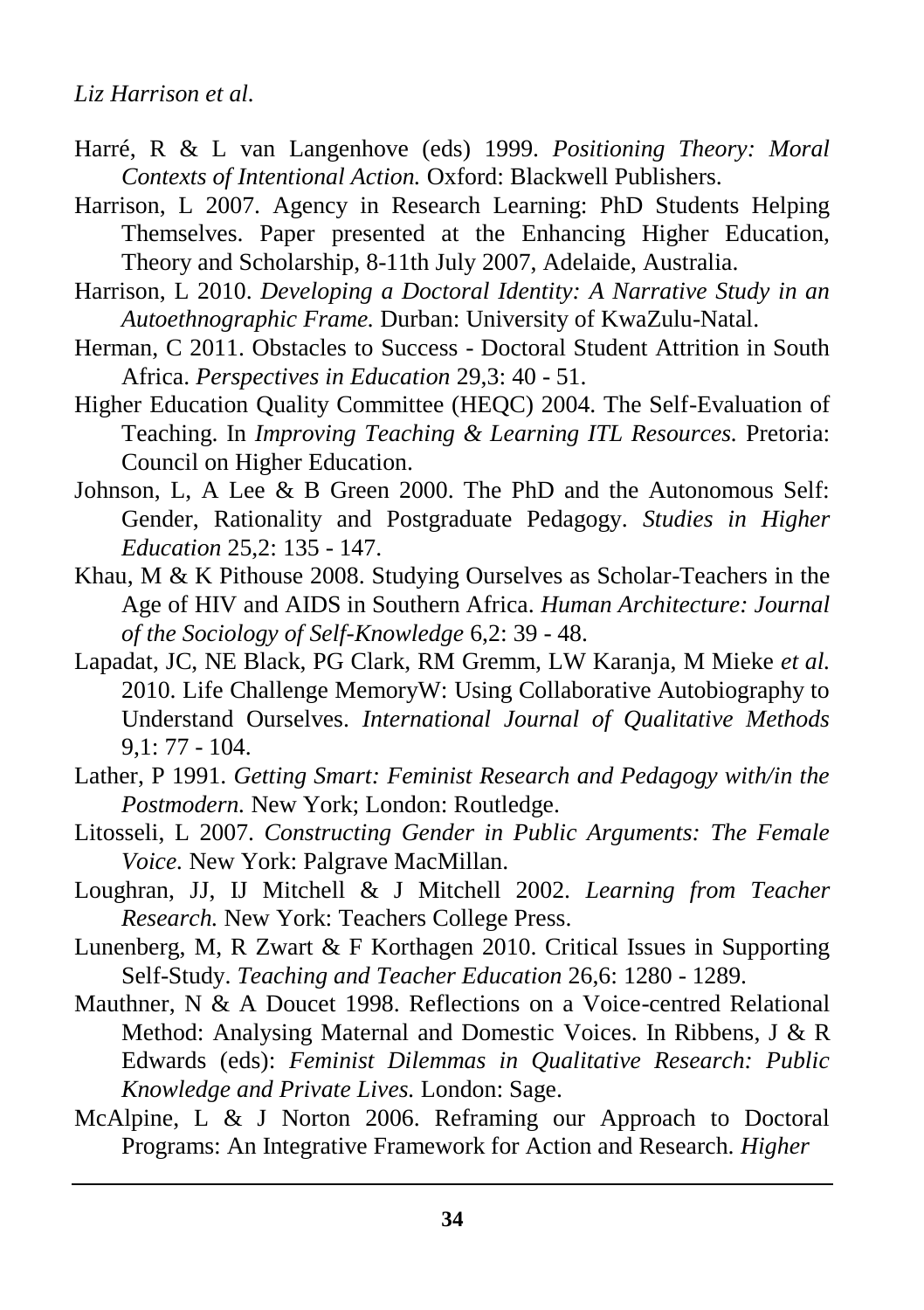*Education Research & Development* 25,1: 3 - 17.

- Mitchell, C, S Weber & K O"Reilly-Scanlon (eds) 2005. *Just Who do we Think we are? Methodologies for Autobiography and Self-Study in Teaching.* New York: RoutledgeFalmer.
- Mkhize, N 2004. Psychology: An African Perspective. In Ratele, K, N Duncan, D Hook, N Mkhize, P Kiguaw & A Collins (eds): *Self, Community & Psychology.* Lansdowne: UCT Press.
- Moletsane, R 2011. Back to the Future: Rurality, Seductive Nostalgia and the Challenges of Quality Education in South Africa. Inaugural Lecture, JL Dube Chair in Rural Education, 8 November 2011, University of KwaZulu-Natal, Durban.
- Nash, RJ 2004. *Liberating Scholarly Writing: The Power of Personal Narrative.* New York: Teachers College Press.
- Noddings. N 1995. Caring. In Held, V (ed): *Justice and Care: Essential Readings in Feminist Ethics.* Boulder CO: Westview Press.
- Parker. R 2009. A Learning Community Approach to Doctoral Education in the Social Sciences. *Teaching in Higher Education* 14,1: 43 - 54.
- Pensoneau-Conway. SL & S Toyosaki 2011. Automethodology: Tracing a Home for Praxis-Oriented Ethnography. *International Journal of Qualitative Methods* 10,4: 378 - 399.
- Pithouse, K, C Mitchell & R Moletsane 2009a. Introduction. In K Pithouse, C Mitchell & R Moletsane (eds): *Making Connections: Self-Study & Social Action*. New York: Peter Lang.
- Pithouse, K, C Mitchell & R Moletsane (eds) 2009b. *Making Connections: Self-Study & Social Action.* New York: Peter Lang.
- Pithouse-Morgan K, M Khau, L Masinga & C van de Ruit 2012. Letters to Those Who Dare Feel: Using Reflective Letter-Writing to Explore the Emotionality of Research. *International Journal of Qualitative Methods*  $11.1:40 - 56.$
- Prell, RE 1989. The Double Frame of Life History in the Work of Barbara Myerhoff. In The Personal Narratives Group (eds): *Interpreting Women's Lives: Feminist Theory and Personal Narrative.* Bloomington: Indiana University Press.
- Reay, D 1996. Insider Perspectives or Stealing the Words out of Women"s Mouths: Interpretation in the Research Process. *Feminist Review* 53: 59  $-60.$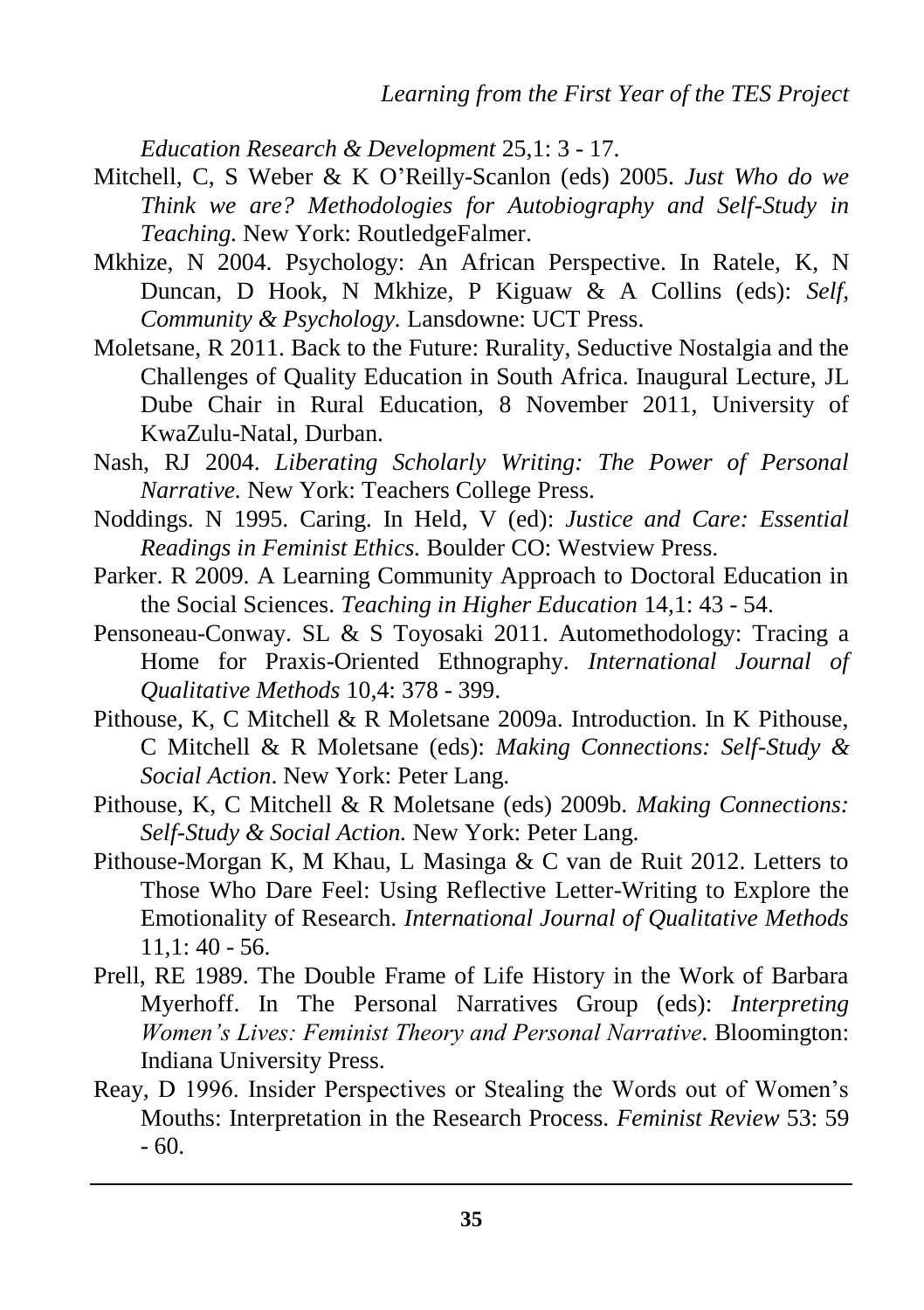- Rossman, GB & SF Rallis 1998. *Learning in the Feld: An Introduction to Qualitative Research.* London: Sage Publications.
- Samaras, A 2010. *Self-Study Teacher Research: Improving your Practice through Collaborative Inquiry.* Thousand Oaks: Sage.
- Schön, DA 1983. *The Reflective Practitioner: How Professionals Think in Action.* New York: Basic Books.
- Scott, I, N Yeld & J Hendry 2007. *Higher Education Monitor: A Case for Improving Teaching and Learning in South African Higher Education.* Pretoria: The Council on Higher Education.
- Sithole, MP 2010. Scary Social Evolution: Public Service at odds with *Ubuntu*. *Ubuntu* conference, 29-30 October 2010. Durban: Moses Kotane Institute.
- Smith, LT 1999. *Decolonizing Methodologies: Research and Indigenous Peoples.* Dunedin, NZ: Zed Books.
- Sork, TJ, VL Chapman & S Butterwick 1999. She Said, He Said, They Said: High Drama in the Continuing Saga of Graduate Student Supervision. Paper presented at the Proceedings of the 19th Annual Conference, Canadian Association for the Study of Adult Education, University of Sherbrooke, Quebec.
- Tillman-Healey, LM 2003. Friendship as Method. *Qualitative Inquiry* 9,5: 729 - 749.
- Whitehead, J 2000. How do I Improve my Practice? Creating and Legitimating an Epistemology of Practice. *Reflective Practice* 1,1: 91 - 104.
- Whitehead, J & J McNiff 2006. *Action Research Living Theory.* London; Thousand Oaks, CA: SAGE Publications.
- Wisker, G, G Robinson, V Trafford, M Warnes & E Creighton 2003. From Supervisory Dialogues to Successful PhDs: Strategies Supporting and Enabling the Learning Conversations of Staff and Students at Postgraduate Level. *Teaching in Higher Education* 8,3: 383 - 397.
- Winberg, C 2005. Continuities and Discontinuities in the Journey from Technikon to University of Technology. *South African Journal of Higher Education* 19,2: 189 - 206.

Liz Harrison Centre for Excellence in Learning and Teaching, DUT [lizh@dut.ac.za](mailto:lizh@dut.ac.za)